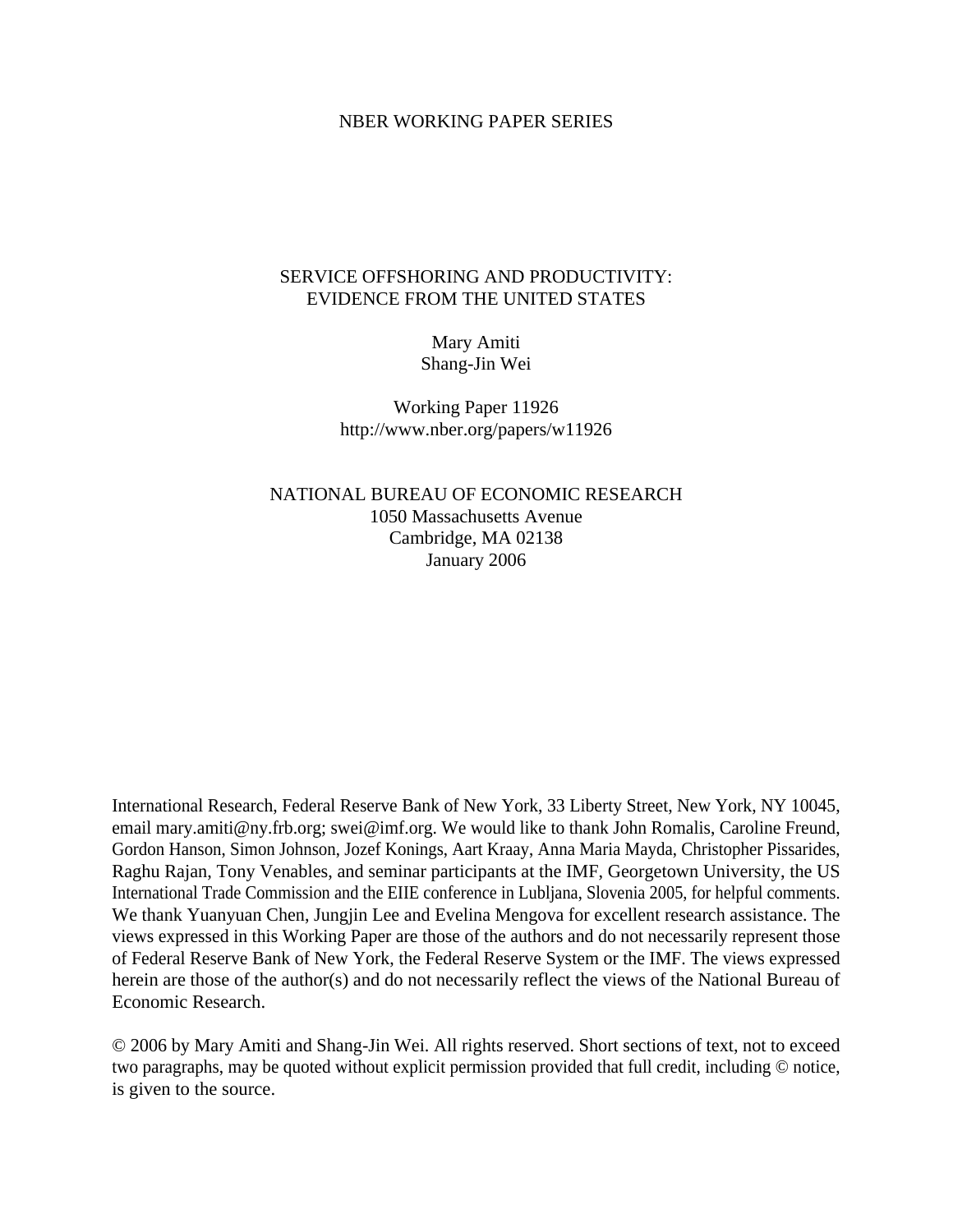Service Offshoring and Productivity: Evidence from the United States Mary Amiti and Shang-Jin Wei NBER Working Paper No. 11926 January 2006 JEL No. F1,F2

### **ABSTRACT**

The practice of sourcing service inputs from overseas suppliers has been growing in response to new technologies that have made it possible to trade in some business and computing services that were previously considered non-tradable. This paper estimates the e?ects of o?shoring on productivity in US manufacturing industries between 1992 and 2000. It finds that service o?shoring has a significant positive e?ect on productivity in the US, accounting for around 10 percent of labor productivity growth during this period. O?shoring material inputs also has a positive e?ect on productivity, but the magnitude is smaller accounting for approximately 5 percent of productivity growth.

Mary Amiti International Research Federal Reserve Bank of New York 33 Liberty St New York, NY 10045-0001 Mary.Amiti@ny.frb.org

Shang-Jin Wei International Monetary Fund Room 10-700 19th Street, NW Washington, DC 20433 and NBER swei@imf.org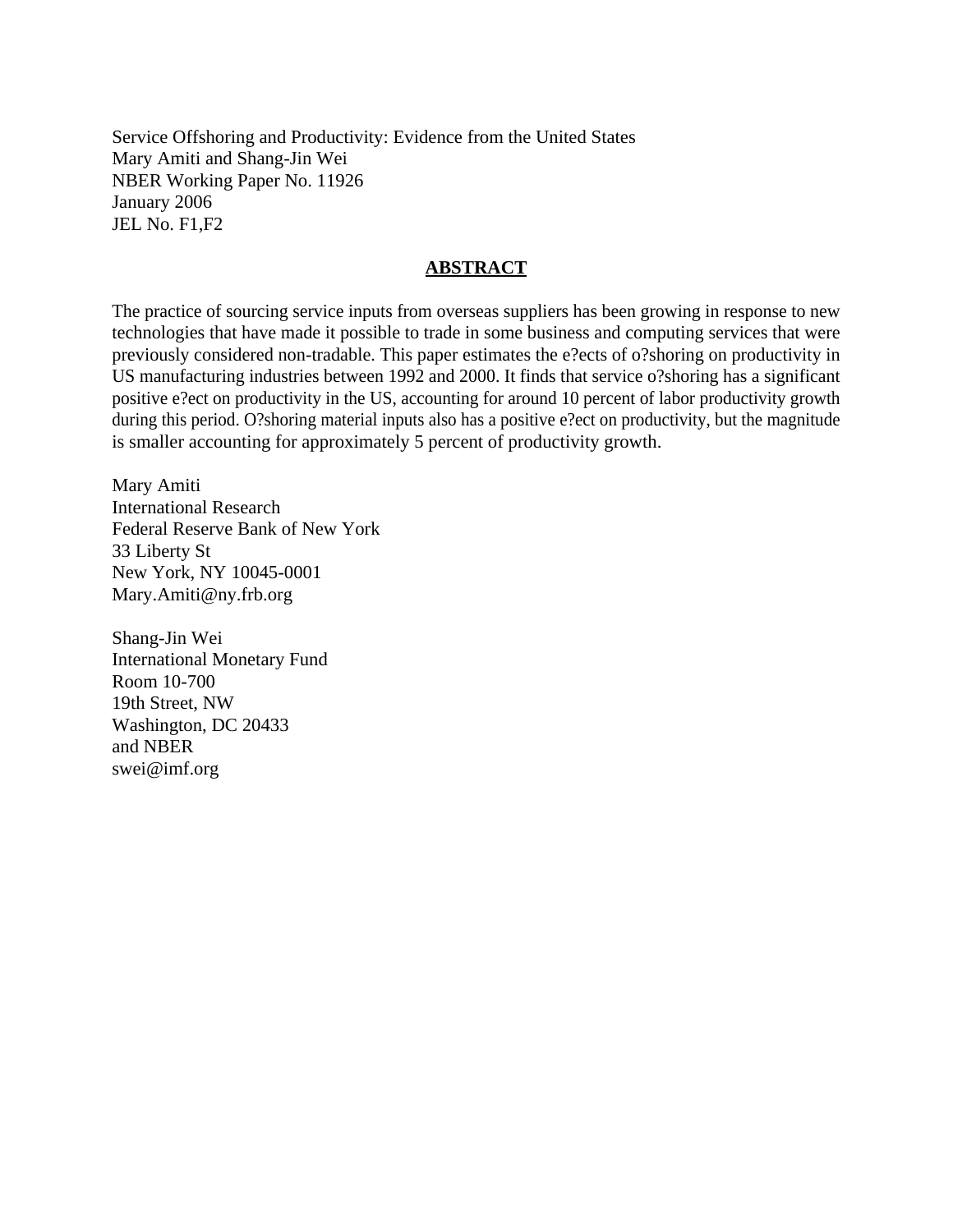## 1. Introduction

New technologies are making it increasingly possible for firms to source their service inputs from suppliers abroad. Recent examples include call centers in India, as well as some more skill intensive tasks such as computer software development. The practice of global production networks has been commonplace for decades. In the OECD, the use of imported inputs in producing goods that are exported accounted for 21 percent of trade in 1990, and this grew by 30 percent between 1970 and 1990 (see Hummels, Ishii and Yi,  $2001$ ).<sup>1</sup> However, until recently, global production networks mostly involved the offshoring of manufactured intermediate inputs, whereas now many services that were previously seen as non-tradable have become tradeable.<sup>2</sup> Whilst service offshoring by manufacturing industries in the US is still at fairly low levels, the practice is growing rapidly, at an average annual rate of 6.3 percent between 1992 and 2000.3 (See Table 1). Yet the empirical evidence on the effects of service offshoring is scant. In this paper we estimate whether there are any benefits of offshoring in the form of productivity growth.4

Offshoring can increase productivity either due to compositional or structural changes. If a firm relocates its relatively inefficient parts of the production process to another country, where they can be produced more cheaply, it can expand its output in stages it has comparative advantage. In this case, the average productivity of the remaining workers increases due to the change in the composition of the workforce. Moreover, structural changes that in-

<sup>&</sup>lt;sup>1</sup>The fragmentation of production stages has been widely studied within a trade theoretic framework by Dixit and Grossman (1982), Jones and Kierzkowski (1990, 1999, 2001), Deardorff (1998, 2001), Cordella and Grilo (1998), Amiti (2005) and others. This same phenomenon has also been referred in the literature as international production sharing, globalized production, de-localization, slicing up the value chain and offshoring. Some authors go on to distinguish between who owns the production stage abroad: when it is owned by the same firm it is referrred to as vertical FDI or intra-firm trade; and when it is owned by a foreign firm is it referred to as arms length trade or international outsourcing. Antras and Helpman (2004) distinguish between domestic and international outsourcing.

<sup>&</sup>lt;sup>2</sup>This increasing practice of service offshoring has led to strong opposition. Support for free trade among white collar workers with incomes over \$100,000 slid from 57 percent in 1999 to 28 percent in 2004, according to a study by the University of Maryland. Furthermore, on March 4, 2004, the US Senate passed restrictions on offshoring by barring companies from most federal contracts if they planned to carry out any of the work abroad. Some exceptions were to apply, for example defence, homeland security and intelligence contracts deemed necessary for national security, but this legislation was not passed in the House.

<sup>3</sup>See Amiti and Wei (2005a) for world trends in service offshoring.

<sup>&</sup>lt;sup>4</sup>Note that we do not undertake an overall welfare analysis, and recognize that there could be negative effects such as a deterioration in the terms of trade. See Samuelson (2004).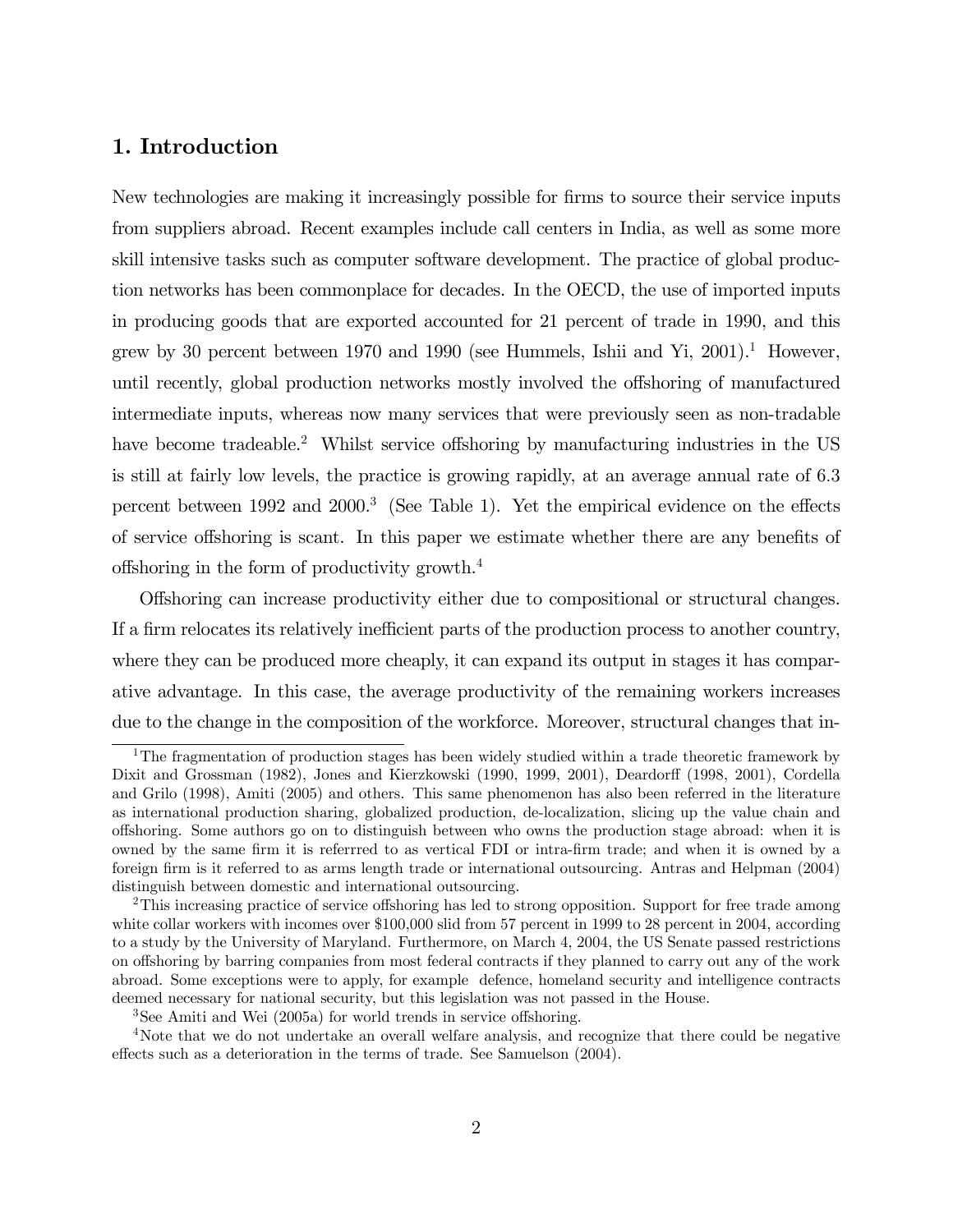crease the productivity of the remaining workers are also likely. These benefits can arise due to offshoring material inputs or service inputs due to the access of new input varieties. However, even larger benefits are likely to arise from offshoring service inputs, such as computing and information services, either due to workers becoming more efficient from restructuring or through firms learning to improve the way activities are performed from importing a software package, for example. We estimate the effects of both service and material offshoring on productivity.

Measuring offshoring by industry requires detailed input/output tables. These are provided on an annual basis for the period 1992 to 2000 by the Bureau of Labor Statistics (BLS) for the US economy. We combine the input/output information with trade data, to measure service and material offshoring, defined as the share of imported services and materials, respectively, analogous to the measure of material offshoring in Feenstra and Hanson (1999). Thus our measure includes imports from affiliated and unaffiliated firms. Total factor productivity (TFP) and labor productivity are also measured using data from the BLS. The data are aggregated up from 450 SIC manufacturing industries to 96 manufacturing industries in order to match the level of aggregation of the input/output  $(I/O)$  tables, which provides details of service inputs. It is important to net out service inputs when calculating productivity in order to avoid conflating measures due to missing inputs. Labor productivity in manufacturing grew at an annual average rate of 4 percent between 1992 and 2000.

The results show that service offshoring has a significant positive effect on productivity in the manufacturing sector. It accounts for around 10 percent of labor productivity growth over the sample period. These results are robust to including additional controls such as the use of high technology capital, and the share of total imports. The instrumental variables estimates indicate a slightly larger positive productivity effect from service offshoring than those indicated by OLS. Material offshoring also has a positive effect on productivity but this was not robust across all specifications, and the magnitude of the effects is lower than service offshoring, only accounting for 5 percent of total labor productivity growth between 1992 and 2000.

This is the first comprehensive study to find a link between service offshoring and productivity.<sup>5</sup> There is only one other study on productivity and international offshoring of

<sup>&</sup>lt;sup>5</sup>A number of other studies have focused on employment effects from offshoring. For example, Amiti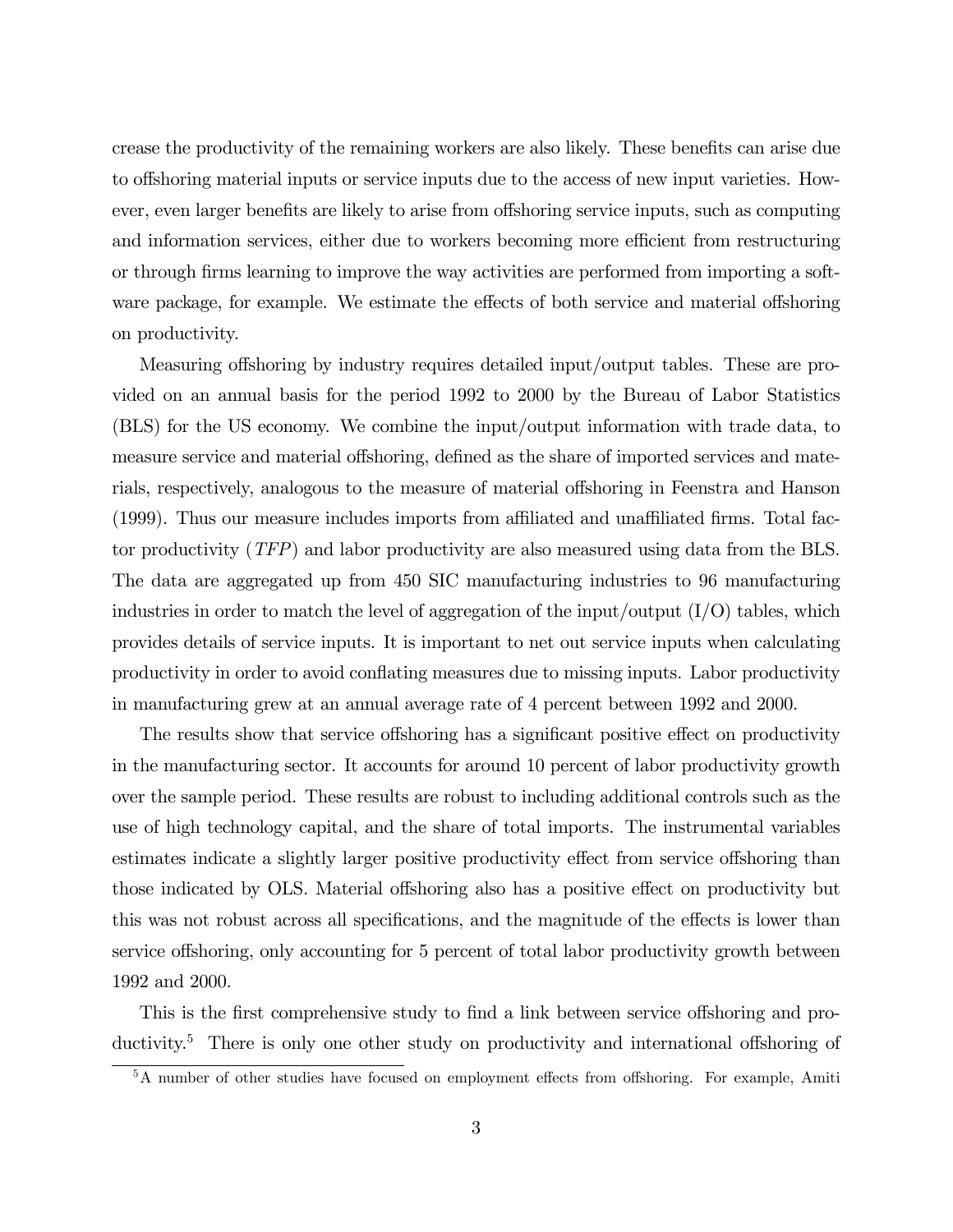services in the US (see Mann,  $2004$ ),  $6$  which is a "back of the envelope" type calculation and considers only the IT industry. Mann calculates that offshoring in the IT industry led to an annual increase in productivity of 0.3 percentage points for the period 1995 to 2002, which translates into a cumulative effect of \$230 billion in additional GDP.7 There have been a few more studies on the productivity effects of offshoring using European data. Gorg and Hanley (2003) find that service offshoring had a positive impact on productivity in the electronics industry in Ireland between 1990 and 1995. However, this affect disappears when they extend the study to all manufacturing industries in Ireland, and over a longer period, between 1990 and 1998 (see Gorg et al , 2005). A related study by Girma and Gorg (2004) finds positive evidence of service outsourcing on labor productivity and total factor productivity in the UK between 1980 and 1992, but this study does not distinguish between domestic and foreign outsourcing, and the study only covers three manufacturing industries.<sup>8</sup> In contrast, we focus on international sourcing of inputs and our data covers all manufacturing industries in the US.

The rest of the paper is organized as follows. Section 2 sets out the model and estimation strategy. Section 3 describes the data. Section 4 presents the results and Section 5 concludes.

# 2. Model and Estimating Framework

This section describes a conceptual framework that motivates the empirical specification.<sup>9</sup>

and Wei (2005b) shows that offshoring has a small negative effect on employment using disaggregated manufacturing industry data (450 industries) in the US. However, this affect disappears at a more aggregated level of 96 industries indicating that there is sufficient growth in demand in other industries within these broadly defined classifications to offset any negative effects. Harrison and McMillan (2005) report correlations between US multinational employment at home and abroad. Other studies such as Ekholm and Hakkala (2005) go on to disentangle the employment effects by skill, using Swedish data.

 $6$ Ten Raa and Wolff (2001) find evidence of positive effects of domestic outsourcing on US manufacturing productivity — it explains 20% of productivity growth, but does not consider the effects of international outsourcing.

<sup>&</sup>lt;sup>7</sup>This is calculated as follows: globalization led to a fall of 10 to 30 percent in prices of IT hardware; taking the mid-point of 20% times the price elasticity of investment equals the change in IT's investment to productivity growth. See footnote 5 in Mann (2004).

<sup>8</sup>Egger and Egger (2005) study the effects of international outsourcing of materials inputs. They find that material input outsourcing has a negative effect on productivity of low skilled workers in the short-run but a positive effect in the long-run. They found that international outsourcing contributed to 3.3% of real value added per low-skilled worker in the EU from 1993 to 1997. They attribute the negative short-run effect to imperfections in the EU labor and goods markets. However, they do not include services in their study.

<sup>9</sup>This framework is consistent with the theoretical model developed by Mitra and Ranjan (2007).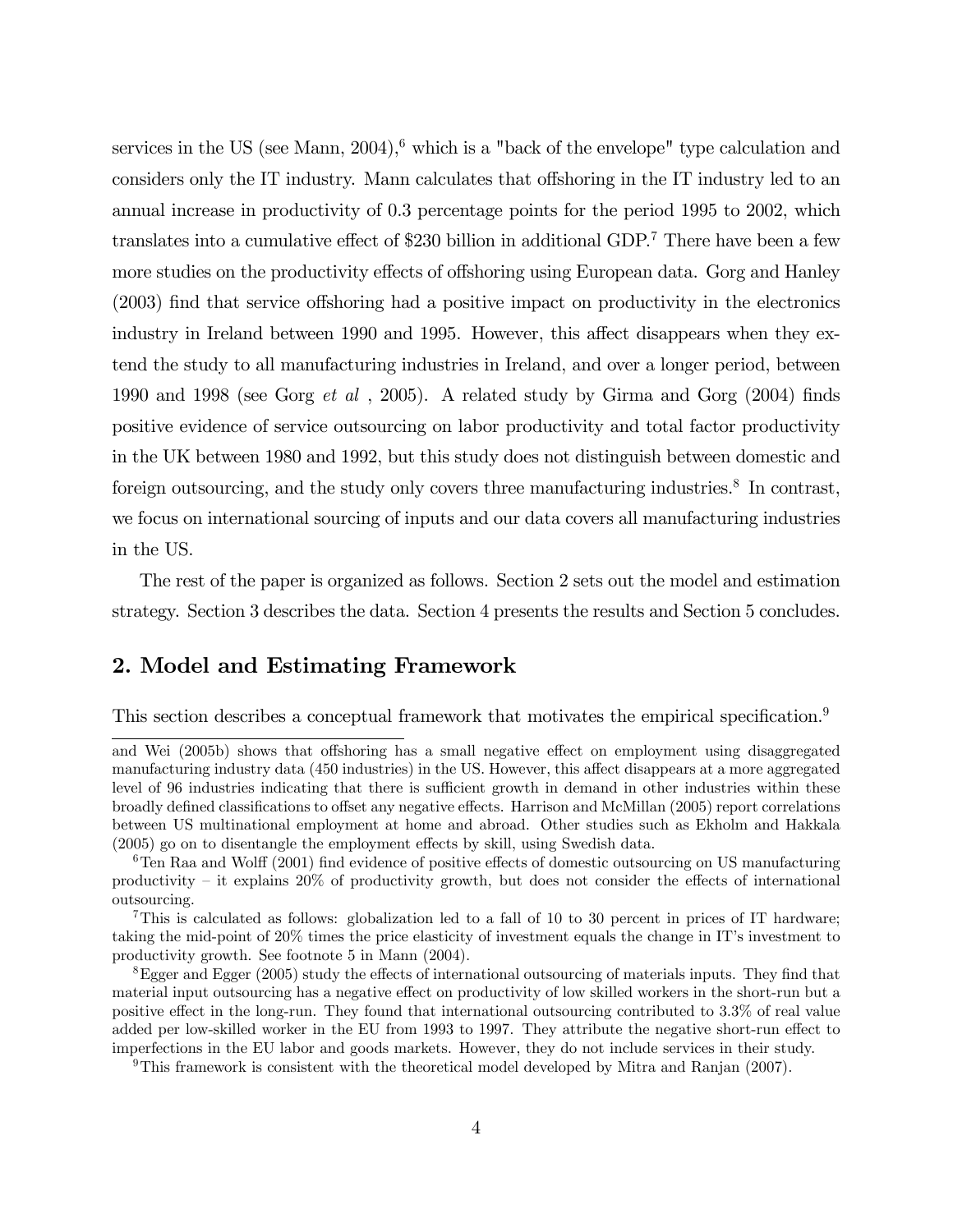#### 2.1. Model

The production function for an industry  $i$  is given by

$$
Y_i = A_i(oss_i, osm_i)F(L_i, K_i, M_i, S_i),
$$
\n(2.1)

where output,  $Y_i$ , is a function of labor,  $L_i$ , capital,  $K_i$ , materials,  $M_i$ , and service inputs,  $S_i$ . The technology shifter,  $A_i$ , is a function of offshoring of services  $(oss_i)$ , and offshoring of material inputs  $(osm_i)$ .

There are at least four possible channels through which offshoring can affect productivity,  $A_i$ : (i) a static efficiency gain; (ii) restructuring; (iii) learning externalities; and (iv) variety effects. First, when firms decide to outsource materials or services to overseas locations they relocate the less efficient parts of their production stage, so average productivity increases due to a compositional effect. Second, the remaining workers may become more efficient if offshoring makes it possible for firms to restructure in a way that pushes out the technology frontier. This is more likely to arise from offshoring of service inputs, such as computing and information, rather than offshoring of material inputs. Third, efficiency gains might arise as firms learn to improve the way activities are performed by importing services. For example, a new software package can improve the average productivity of workers.<sup>10</sup> Fourth, productivity could increase due to the use of new material or service input varieties as in Ethier (1982). Since we cannot distinguish the exact channel of the productivity gain arising from offshoring, we will specify it in this more general way as entering  $A_i$ .

We assume that a firm chooses the total amount of each input in the first stage, and chooses what proportion of material and service inputs will be imported in the second stage. The fixed cost of importing material inputs,  $F_k^M$ , and the fixed cost of importing service inputs,  $F_k^S$ , vary by industry k. This assumption reflects that the type of services or materials required are different for each industry, and hence importing will involve different amounts of search costs depending on the level of the sophistication of the inputs.

 $10<sup>10</sup>$  Most people would expect that learning externalities would go from the US to other countries rather than to the US, but it is in principle a possibility and there has been some evidence showing that US productivity increased as a result of inward FDI. See Keller and Yeaple (2003).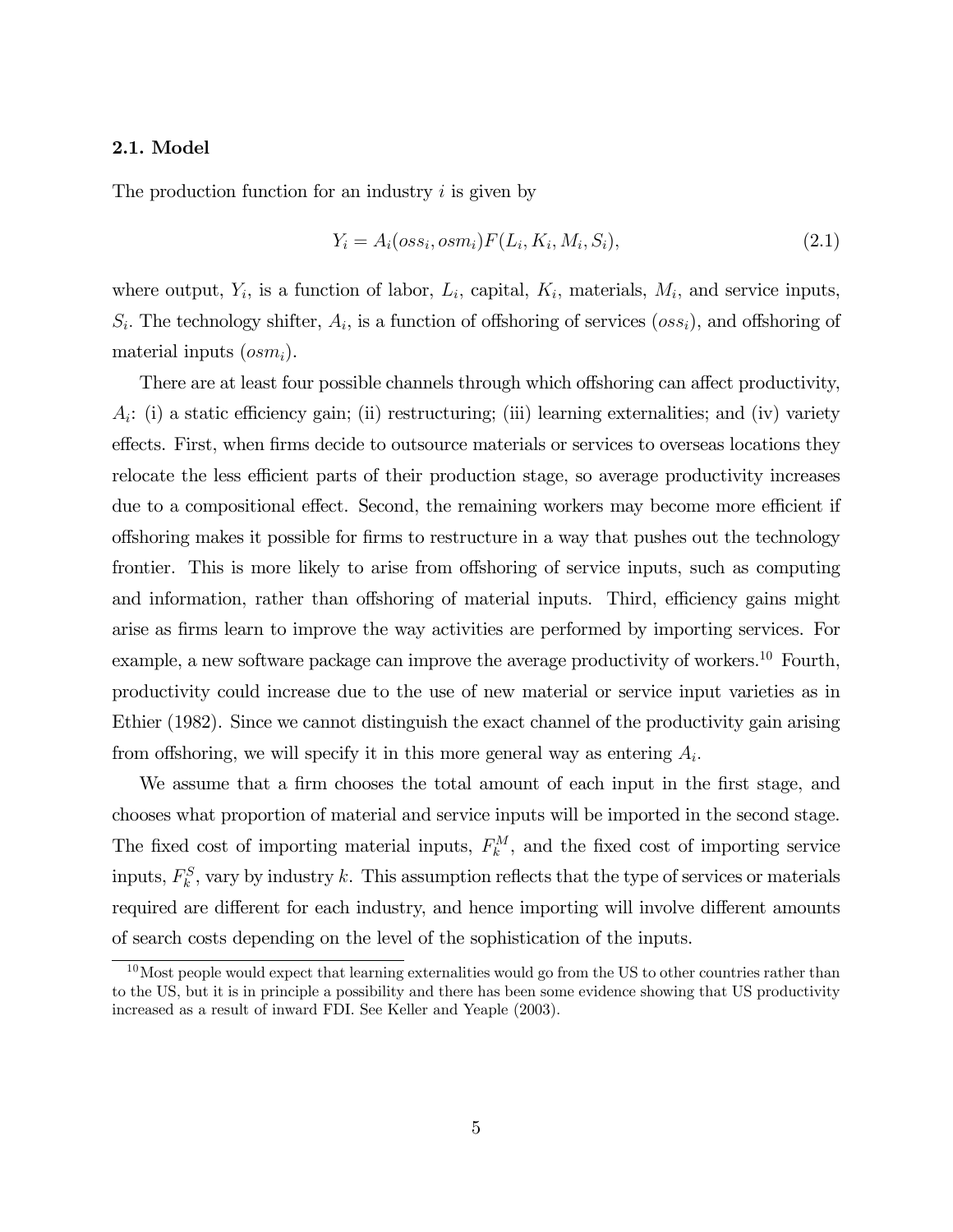#### 2.2. Estimation

Taking the log of equation 2.1, and denoting first differences by  $\Delta$ , the estimating equation becomes

$$
\Delta \ln Y_{it} = \alpha_0 + \alpha_1 \Delta \cos s_{it} + \alpha_2 \Delta \cos m_{it}
$$
  
+  $\beta_1 \Delta \ln L_{it} + \beta_2 \Delta \ln K_{it} + \beta_3 \Delta \ln M_{it} + \beta_4 \Delta \ln S_{it} + \delta_t D_t + \delta_i D_i + \varepsilon_{it}.$  (2.2)

This first difference specification controls for any time invariant industry specific effects such as industry technology differences. In this time differenced specification, we also include year fixed effects, to control for any unobserved time-varying effect common across all industries that affect productivity growth, and in some specifications we also include industry fixed effects. Some industries may be pioneering industries that are high growth industries and hence more likely to outsource; and some industries might be subject to higher technical progress than others. Adding industry fixed effects to a time differenced equation takes account of these factors, provided the growth or technical progress is fairly constant over time. We estimate equations 2.2 using ordinary least squares, with robust standard errors corrected for clustering. We hypothesize that  $\alpha_1$  and  $\alpha_2$  are positive. We also include one period lags of the offshoring variables to take account that productivity effects may not be instantaneous.11

There are a number of econometric issues that will need to be addressed. First, the choice of inputs is endogenous. To address this, we estimate the total factor productivity equation using the Arrellano-Bond (1991) GMM estimator, which uses all possible lags of each variable as instruments.<sup>12</sup> An alternative way to address the endogeneity of inputs is to estimate productivity as value added per worker. Since the dependent variable is redefined as real output less materials and services, divided by labor, the inputs would not be included as explanatory variables.

Second, there may also be a problem of potential endogeneity of offshoring. High productivity firms may be the ones that are more likely to engage in global production strategies which could lead to reverse causality. Alternatively, it could be the low productivity firms

 $11$ Longer lags were insignificant.

 $12$  We do not use the Olley-Pakes or Levinsohn-Petrin methodology to address the endogeneity of inputs because those approaches require firm-level data whereas our data is at the industry level.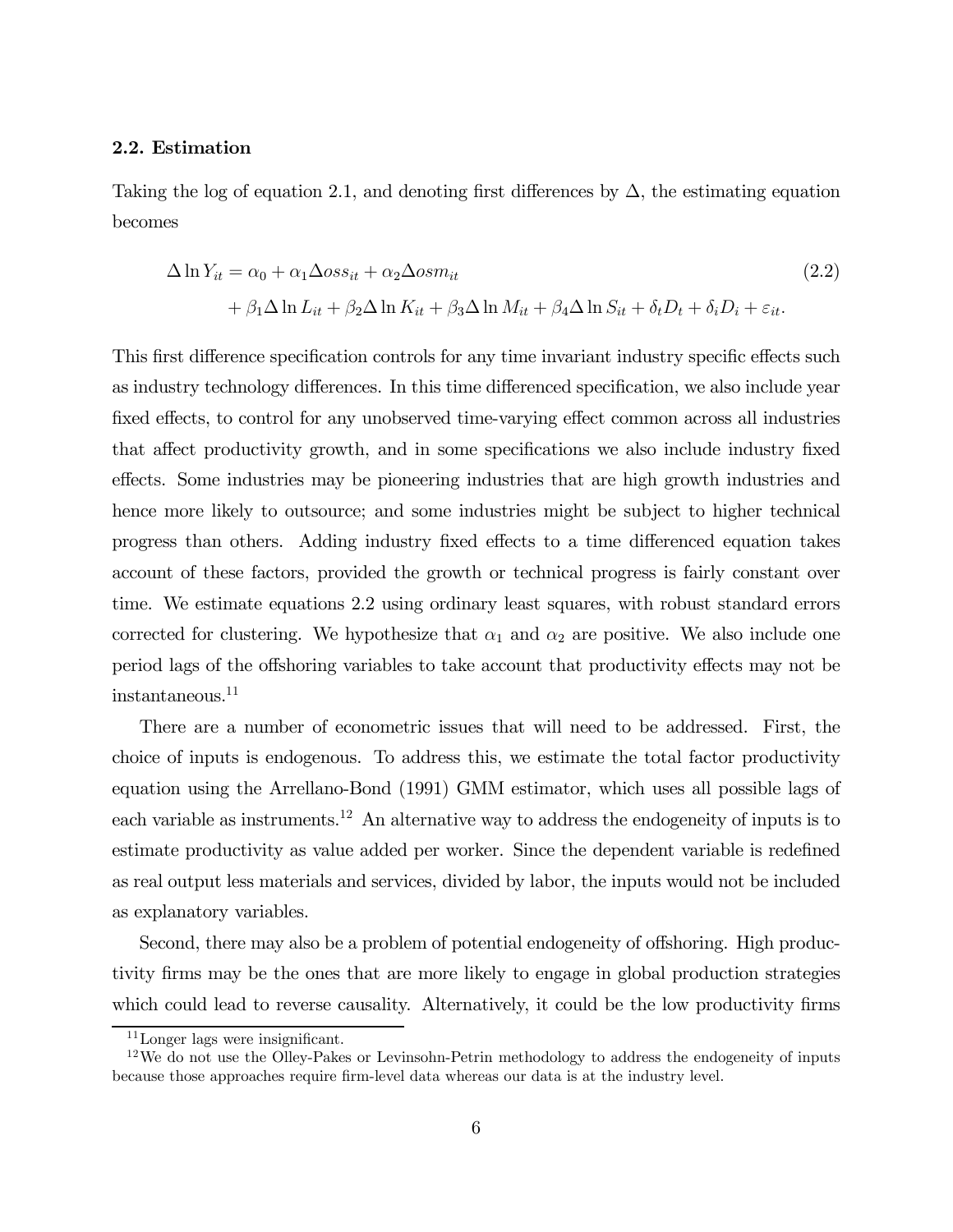that engage in offshoring in the expectation that this would improve productivity, hence it is unclear which way the bias would go. If the same set of firms are most likely to engage in offshoring over the sample period then industry fixed effects in a time differenced equation would suffice. However, if there are time varying factors that affect offshoring and productivity growth then it is necessary to instrument for offshoring. Unfortunately, valid instruments for offshoring are unavailable thus we also use the Arellano-Bond GMM estimator, which uses lags as instruments, to also address the potential endogeneity of offshoring.13

## 3. Data and measurement of offshoring

We estimate the effects of offshoring on productivity for the period 1992 to 2000. Service offshoring  $(oss_{it})$  for each industry i at time t is defined as the share of imported service inputs. Since imports of service and materials inputs by industry are not available, we follow Feenstra and Hanson (1996, 1999) to calculate a proxy for service offshoring as follows:

$$
oss_{it} = \sum_{j} \left[ \frac{\text{input purchases of service } j \text{ by industry } i, \text{ at time } t}{\text{total non-energy inputs used by industry } i, \text{ at time } t} \right] * \qquad (3.1)
$$

$$
\left[ \frac{\text{imports of service } j, \text{ at time } t}{\text{production}_j + \text{imports}_j - \text{exports}_j \text{ at time } t} \right].
$$

The first square bracketed term is the share of service inputs as a proportion of total nonenergy inputs, calculated using annul input/output tables from 1992 to 2000 constructed by the Bureau of Labor Statistics (BLS), based on the Bureau of Economic Analysis (BEA) 1992 benchmark tables. The BEA use SIC 1987 industry disaggregation, which consist of roughly 450 manufacturing industries. These are aggregated up to 96 input/output manufacturing codes by the  $BLS<sup>14</sup>$  We include the following five service industries as inputs to the manufacturing industries: telecommunications, insurance, finance, business services, and computing and information. From column 1 in Table 2, we see that business services is the largest component of service inputs with an average share of 12% in 2000; then finance

<sup>&</sup>lt;sup>13</sup>Of course, if these variables are correlated over time any endogeneity that exists will persist.

<sup>&</sup>lt;sup>14</sup>We were unable to use the more disaggregated BEA I/O tables because the next available year is 1997 and this is under a different classification system, called NAICS. Unfortunately, the concordance between SIC and NAICS is not straightforward, thus there would be a high risk that changes in the input coefficients would reflect reclassification rather than changes in input intensties. In contrast, the BLS I/O tables use the same classification throughout this period.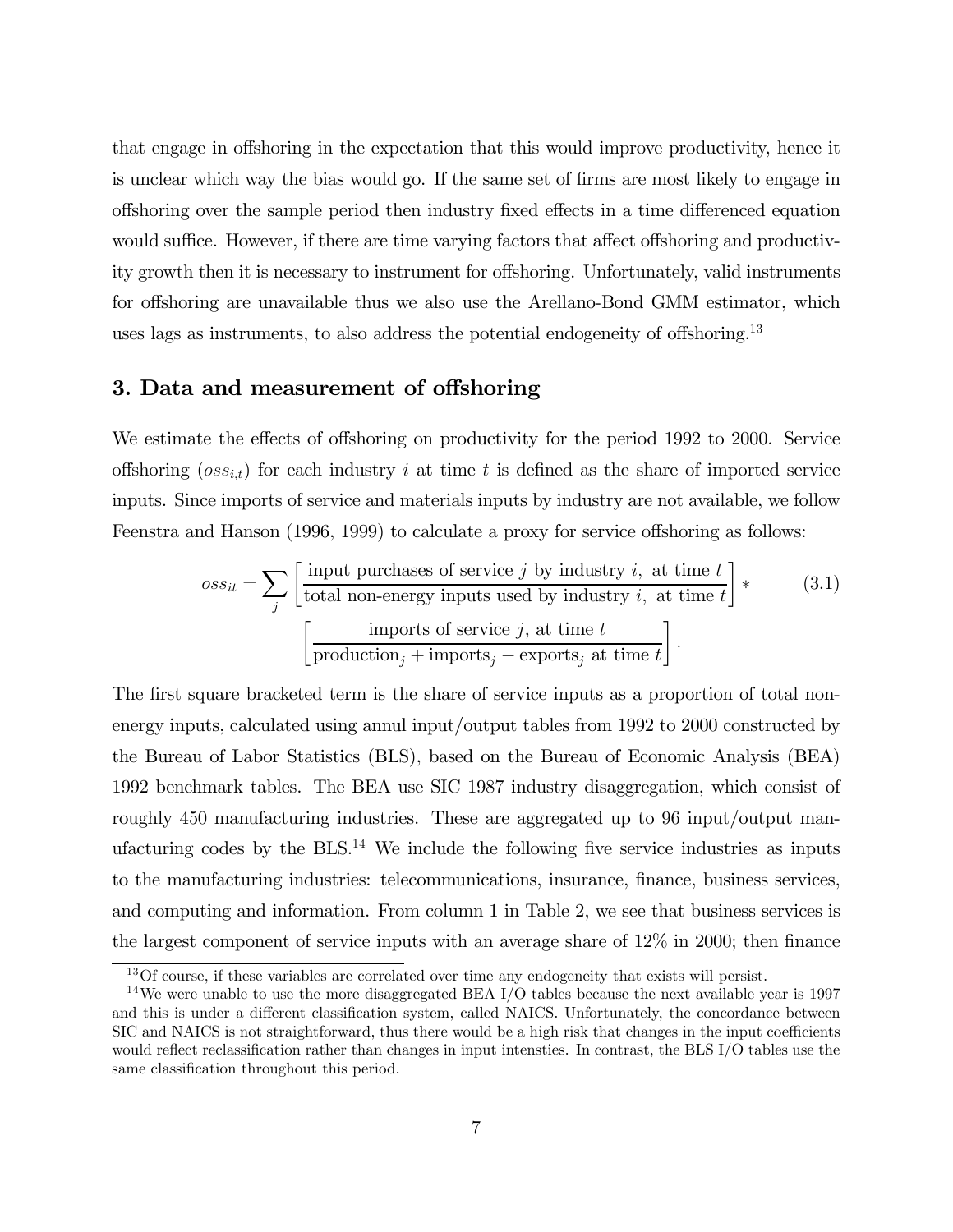$(2.4\%)$ ; telecommunications  $(1.3\%)$ ; insurance  $(0.5\%)$ ; and the lowest share is computing and information (0.4%). There is much variation between industries. For example, in 2000, business services only accounted for 2 percent in the "household audio and video equipment" industry whereas business services accounted for 33 percent of total non-energy inputs in the "ophthalmic goods" industry.

The service industries were aggregated up to these five service categories to match the international trade data in the IMF Balance of Payments yearbooks: the share of imports of services is calculated by applying the economy-wide import share to each industry (the second bracketed term in equation 3.1 ). In the last column of Table 2, we see that the import share of all service categories, except communications, increased over the period.

To illustrate how offshoring is calculated, note from Table 2 that the US economy imported 2.2 percent of business services in 2000. We assume that each manufacturing industry imported 2.2 percent of its business service that year. Thus, on average, the offshoring of business services is equal to  $0.12*0.022=0.3$  percent. We aggregate across the five service inputs to get the average service offshoring intensity for each industry,  $\cos s_{it}$ . An analogous measure is constructed for material offshoring, denoted by  $osm_{it}$ . From Table 1, we see that service offshoring in 2000 was only 0.3 percent whereas the material offshoring was 17.4 percent. It should not be surprising that service offshoring in manufacturing is small given that total service inputs make up only a small share of total inputs in manufacturing. Both types of offshoring have been increasing over the sample period, with higher growth rates for service offshoring at an annual average of 6.3 percent compared to an average growth rate of 4.4 percent for material offshoring.

There are a number of potential problems with these offshoring measures that should be noted. First, they are likely to under-estimate the value of offshoring because the cost of importing services is likely to be lower than the cost of purchasing them domestically. While it would be preferable to have quantity data rather than current values this is unavailable for the United States. Second, applying the same import share to all industries is not ideal, but given the unavailability of imports by industry this is our "best guess". The same strategy was used by Feenstra and Hanson (1996, 1999) to construct measures of material offshoring. This approach apportions a higher value of imported inputs to the industries that are the biggest users of those inputs. Although this seems reasonable, without access to actual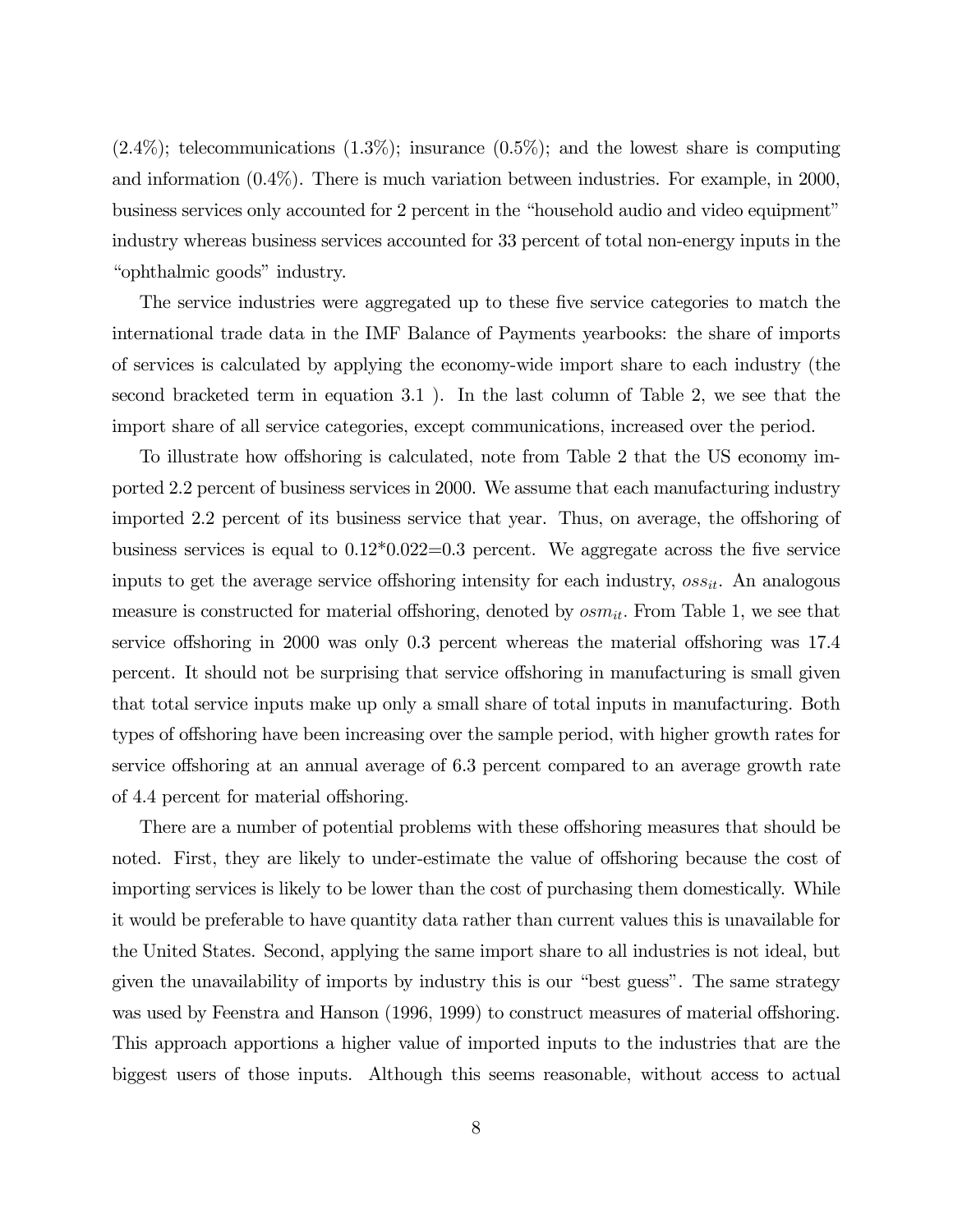import data by industry it is impossible to say how accurate it is. Despite these limitations, we believe that combining the input use information with trade data provides a reasonable proxy of the proportion of imported inputs by industry.

The BLS data sources are used for estimation of productivity to match the level of aggregation of the offshoring ratios. However, capital stock was only available from the Annual Survey of Manufacturers (ASM) at the SIC level so needed to be aggregated up to the BLS I/O level. We adopt the perpetual inventory method to extend the capital stock series beyond 1996, using average depreciation rates that were applied in the NBER (Bartelsman and Gray, 1996) database: 7.7 percent depreciation for equipment and 3.5 percent for structures. Productivity is estimated at the more aggregate BLS I/O industry level because service inputs by industry are only available from the I/O tables and these need to be subtracted from gross output in order to ensure that productivity growth is not inflated in service-intenstive industries as an artifact of an omitted variable. All the summary statistics are provided in Table 3.

### 4. Results

We estimate equation 2.2 at the industry level for the period 1992 to 2000. All variables are entered in log first differences, except those that are constructed as ratios, such as service and material offshoring. All estimations include year fixed effects and some specifications also include industry fixed effects. The errors have been corrected for heteroskedasticity by clustering at the industry level.

#### 4.1. Total Factor Productivity

The results from estimating equation 2.2 using OLS are presented in Table 4. Columns 1 to 4 include year fixed effects, and columns 5 to 9 include year and industry fixed effects. All columns show that service offshoring has a positive significant effect on total factor productivity. That is, holding all factors of production constant (total services, materials, labor and capital stock), increasing the share of service offshoring leads to higher output. In the first column we only include the change in offshoring in period  $t$ ; in the second column we only include the lagged value  $(t - 1)$ ; whereas in the third column we include both the contem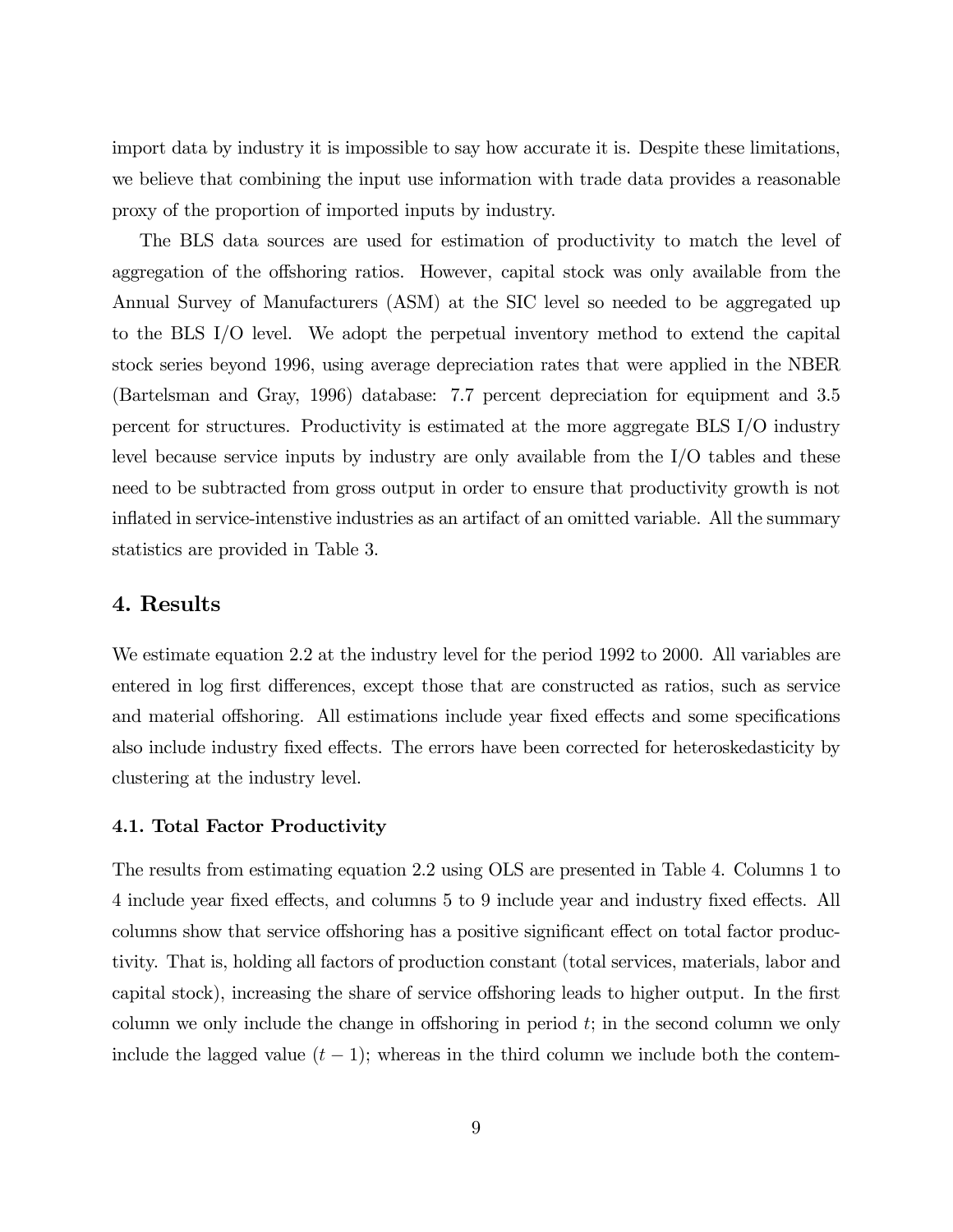poraneous and lagged values of offshoring. In column 4, we split employment by production and non-production workers (proxies for unskilled and skilled workers respectively), to ensure that changes in skill composition are not driving the results.<sup>15</sup> We find this breakdown hardly affects the size of the offshoring coefficients. In each specification, service offshoring is individually significant in the current and lagged periods, and jointly significant, with a p-value less than 0.01. Similarly, service offshoring is positive and significant in columns 5 to 8 with industry effects, with the coefficients now larger. The coefficient on material offshoring is positive and significant only in some of the specifications.

The endogeneity of input choices could result in biased estimates using OLS estimation. To address this issue, we re-estimate equation 2.2 using the Arrellano-Bond dynamic panel estimation technique in column 9. In this specification, all possible lags of each variable are used as instruments, and the lagged dependent variable is also included but this is insignificant. The coefficient on service offshoring remains positive and significant, with the size of the joint effect of the current and lagged offshoring variables a little smaller than the coefficients in the OLS estimation. The effect of material offshoring is now higher, with the lagged coefficient positive and significant.

#### 4.2. Labor Productivity

An alternative way to address the endogeneity of labor, material and service inputs is to estimate the effect of offshoring on labor productivity. This is measured by value added per worker, calculated by taking the difference between real output and real materials and services, divided by employment. The results are presented in Table  $5^{16}$  In columns 1 to 3, with only year fixed effects, we see that lagged service and material offshoring are positive and significant in columns 2 and 3. Once we add industry effects in columns 4 to 6, the size of the coefficients on service offshoring become larger, and both the contemporaneous and lagged variables are significant, however material offshoring becomes insignificant.

 $15$ This was the most detailed skill level data available.

<sup>&</sup>lt;sup>16</sup>All specifications include capital stock as an explanatory variable. However, estimates without capital stock produce the same results.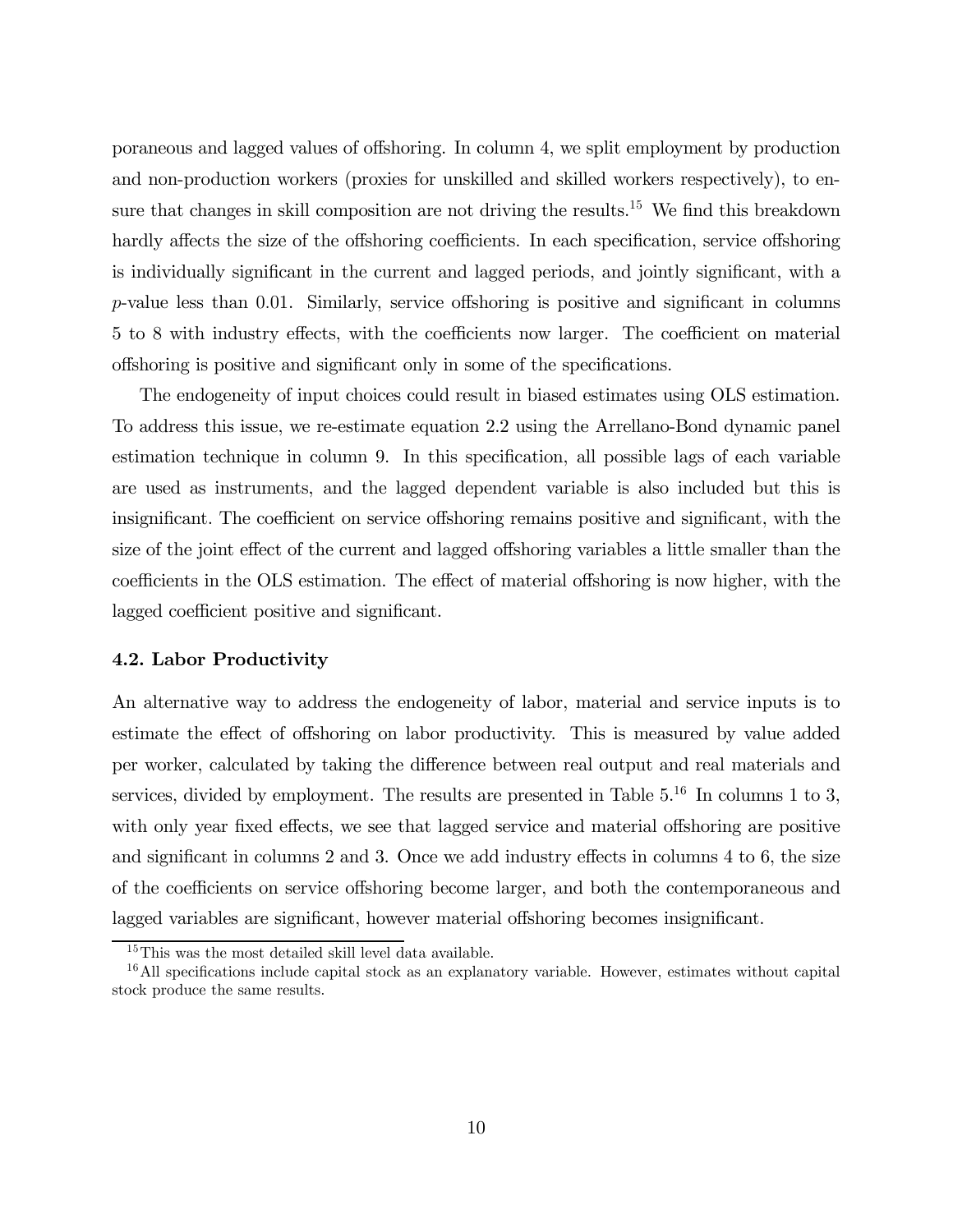#### 4.2.1. Additional Controls

There may be concern that the service offshoring measure is correlated with omitted variables such as high-technology capital or total imports, which may be inflating the coefficients on service offshoring. To address this we include a measure of high technology capital as in Feenstra and Hanson (1999); and the share of imports by industry. The data for high-technology capital stock are estimates of the real stock of assets within two-digit SIC manufacturing industries, from the BLS. High-technology capital includes computers and peripheral equipment, software, communication equipment, office and accounting machinery, scientific and engineering instruments, and photocopy and related equipment. Each capital asset is then multiplied by its ex post rental price to obtain the share of high-tech capital services for each asset within each two-digit SIC industry (also estimated by BLS), and reflects the internal rate of return in each industry and capital gains on each asset.<sup>17</sup>

The high-tech capital share measured with ex post rental prices is included in column 1 of Table 6, and turns out to be insignificant. Import share, defined as the ratio of total imports to output by industry, is included in column 2. This shows that tougher import competition has a positive effect on labor productivity, but its inclusion leaves the effect of service offshoring unchanged. In columns 3 and 4 we include industry effects and, again, we find that the service offshoring coefficients are significant and larger with industry effects in columns 4 and 5; the coefficient on lagged material offshoring is also significant with fixed industry effects. We see from column 4 that the high-tech capital becomes significant at the 10% level yet the import share with industry fixed effects, in column 4, becomes insignificant. Although the high-tech capital share, with industry fixed effects, has a positive effect on labor productivity it does not affect the size of the service offshoring coefficients.

With industry level data and a short time series there is concern that outlier industries might be driving the results. To check that this is not the case here we reestimate the equation using robust regressions in columns  $5$  of Table  $6$  – this uses an iterative process, giving less weight to outlier observations.<sup>18</sup> The service offshoring coefficients are still significant but

<sup>&</sup>lt;sup>17</sup>Alternatively, the capital stock components can be multiplied by an ex ante measure of rental prices used by Berndt and Morrison(1995), where the Moody rate of Baa bonds is used to measure the ex ante interest rate and the capital gains term is excluded. However, these measures were insignificant in every specification and thus are not included to save space.

<sup>&</sup>lt;sup>18</sup>Using the rreg command in STATA, an initial screening is performed based on Cook's distance  $>1$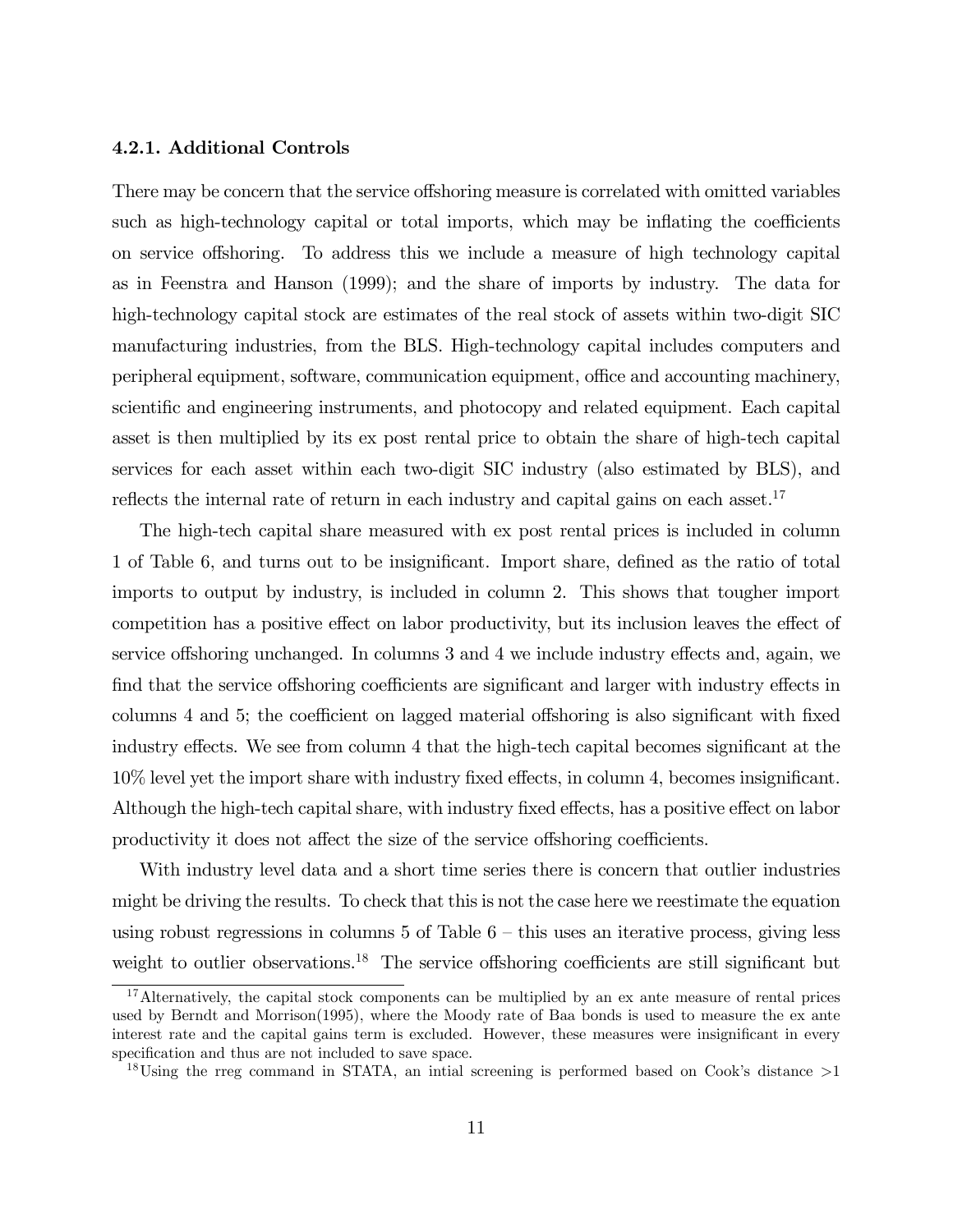the point estimates are now smaller. Inspection of the data reveals that the tobacco industry is the main outlier. Omitting tobacco from the estimation (in column 6) provides similar results to the robust regressions. To ensure that no one industry is driving the results, we drop tobacco from the subsequent estimations.

#### 4.2.2. Sensititivity: Endogeneity

A more general specification would allow for a lagged dependent variable, but this would result in a correlation with the error term, which is particularly problematic in a fixed effects model. Thus, as a final robustness check on the labor productivity estimates we reestimate the equations using Arrellano-Bond GMM analysis. We also include the high-tech capital share and import share variables in all estimations. In Table 7 we use all lagged variables as instruments. The results show that service offshoring and high-tech capital share have a positive significant effect on labor productivity, material offshoring has a positive insignificant effect, and import share has a negative effect. In all of the specifications, service offshoring has a positive and significant effect on productivity whereas material offshoring has an insignificant effect.

#### 4.3. Discussion of Results

To get an idea of the magnitude of the effects, we calculate the total effect of service offshoring on labor productivity using the coefficients from the last column in Table 6 and those from the GMM estimates in Table 7, which range from 0.26 to 0.67. Service offshoring increased by 0.1 of a percentage point over the sample period, from 0.18 to 0.29 (see Table 1) so this implies that service offshoring led to an increase of between 2.6 to 6.7 percent in labor productivity over the sample period. Taking the mid-point between these estimates (of 0.46) and given that value added per worker increased by an average of 46 percent over the sample period, this suggests that service offshoring accounted for 10 percent of the average growth in labor productivity.19 In contrast material offshoring either had an insignificant effect on

to eliminate gross outliers before calculating starting values, followed by an iterative process: it performs a regresssion, calculates weights based on absolute residuals, and regresses again using those weights, beginning with Huber weights followed by biweights as suggested by Li  $(1985)$ .

<sup>&</sup>lt;sup>19</sup>The averages are weighted by value added - the overall service offshoring effect is calculated as  $(0.46 *$  $(0.1)/0.46$ .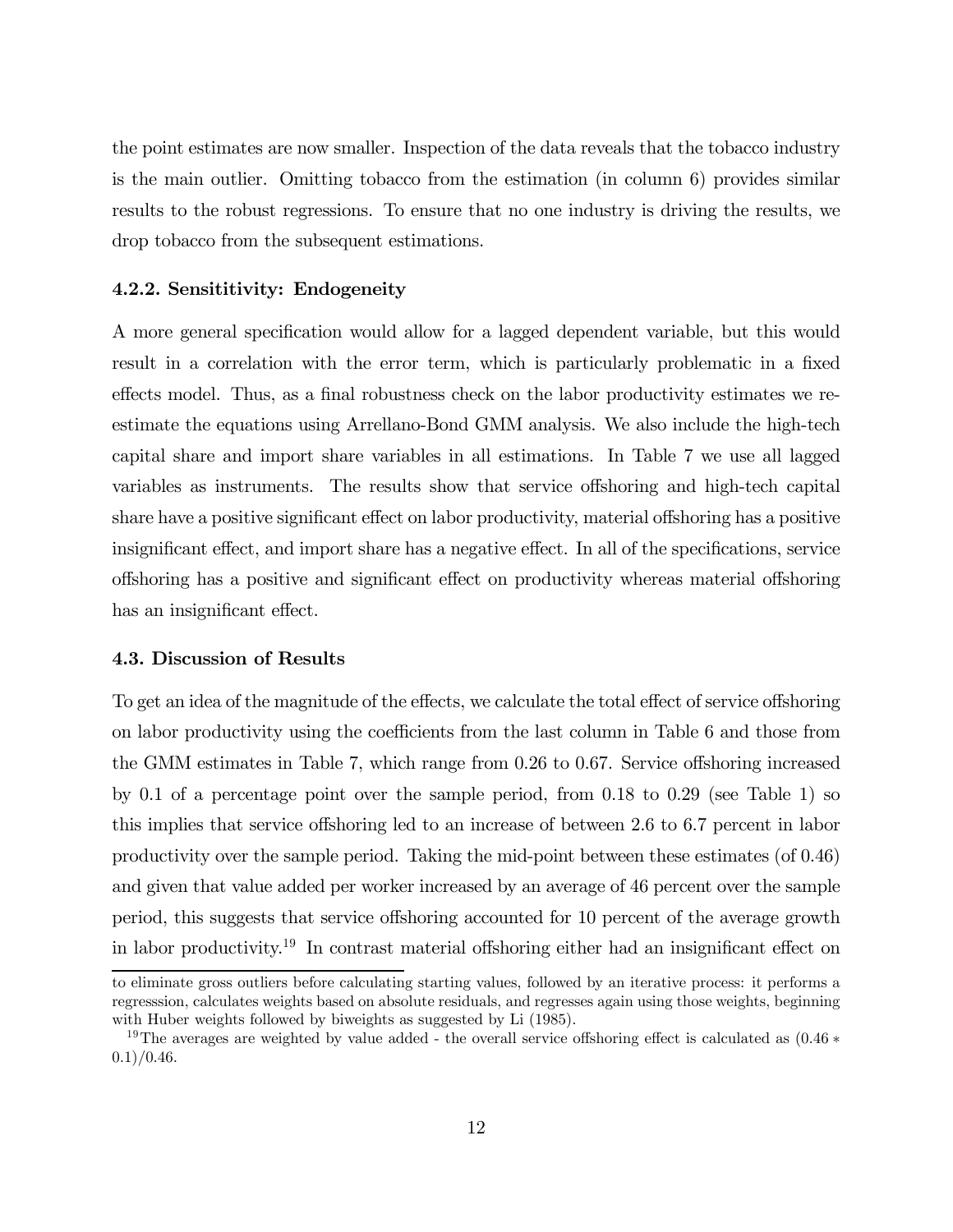labor productivity or a much smaller positive effect: taking the mid-point of the material coefficients from the specifications where material offshoring was significant we find that material offshoring contributed 5 percent to labor productivity.

Given the small size of service offshoring it might appear surprising to find such a sizeable significant effect on productivity. This could be due to large compositional effects, such as labor being reallocated from providing services to the manufacturing plant to performing some other function. This could involve a shrinkage of the workforce in a plant, and increasing the average productivity of the remaining workers or exit of a plant, thus increasing the average productivity of the remaining plants. As well as compositional changes, service offshoring might enable a reorganization of the remaining workers thus increasing their efficiency. It was not possible to assess the mechanism for this growth as firm level data with service offshoring information was unavailable.

The question then arises as to why the effect from material offshoring was insignificant or smaller than service offshoring? A plausible explanation for this result is that there may be decreasing returns from scale from offshoring. Material offshoring has been in practice for many decades and is at fairly high levels whereas the practice of service offshoring is more recent. It is possible that many of the productivity benefits from material offshoring have been exhausted. Moreover, the possibility for firms to restructure in a way that pushes out the technology frontier is more likely to arise from offshoring of service inputs, such as computing and information, rather than offshoring of material inputs.

## 5. Conclusion

Sourcing service inputs from abroad by US firms is growing rapidly. Although the level of service offshoring is still low compared to material offshoring, this business practice is expected to grow as new technologies make it possible to access cheaper foreign labor and different skills. Thus it is important to understand its effects on the domestic economy. In this paper, we analyzed the effects of service and material offshoring on productivity in manufacturing industries in the US between 1992 to 2000. We found that offshoring has a positive effect on productivity: service offshoring accounts for around 10 percent of labor productivity growth over this period; and material offshoring 5 percent of labor productivity.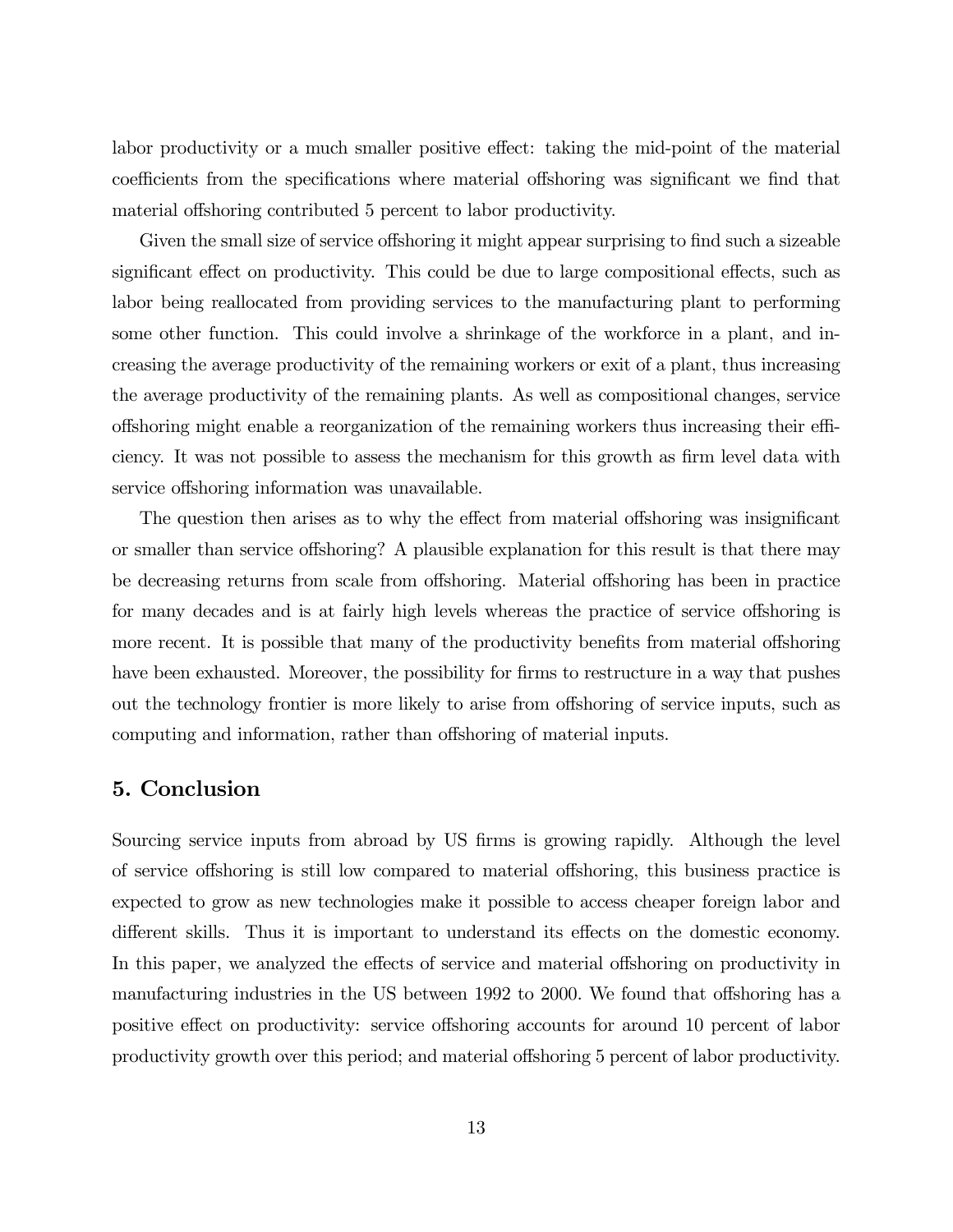Our analysis suggests a number of possible avenues for future research. First, data limitations have prevented us from identifying the channels through which service offshoring has increased productivity. Improvements in the collection of data at the firm level with information distinguishing between domestic input purchases from imports, combined with detailed skill level data would be a major step forward in making this type of analysis possible. Second, as well as productivity effects, offshoring is likely to have terms of trade and income distribution effects. Feenstra and Hanson (1999) found that material outsourcing explained about 40 percent of the increase in the skill premium in the US in the 1980s. Given that service offshoring is likely to be more skill intensive than material offshoring, it will be interesting to see what effects, if any, service offshoring has on the wage skill premium.

# References

- [1] Amiti, Mary (2005). Location of Vertically Linked Industries: Agglomeration versus Comparative Advantage. European Economic Review, 49(4), 809-832.
- [2] Amiti, Mary and Shang-Jin Wei (2005a). Fear of Outsourcing: Is it Justified?. Economic Policy, April issue, 308-348.
- [3] Amiti, Mary and Shang-Jin Wei (2005b). Service Offshoring, Productivity and Employment: Evidence from the US. International Monetary Fund Working Paper.
- [4] Antras, Pol and Elhanan Helpman (2004). Global Sourcing. Journal of Political Econ $omy 112(3), 552-580.$
- [5] Arellano, M. and S. Bond (1991). Some tests of specification for panel data: Monte Carlo evidence and an application to employment equations. The Review of Economic Studies 58, 277-297.
- [6] Bartelsman, Eric J. and Wayne Gray (1996). The NBER Manufacturing Productivity Database, NBER Technical Working Paper No. 205.
- [7] Berndt, Ernst R. and Catherine J. Morrison (1995). High-Tech Capital Formation and Labor Composition in U.S. Manufacturing Industries: An Exploratory Analysis. Journal of Econometrics, 65(1), 9-43.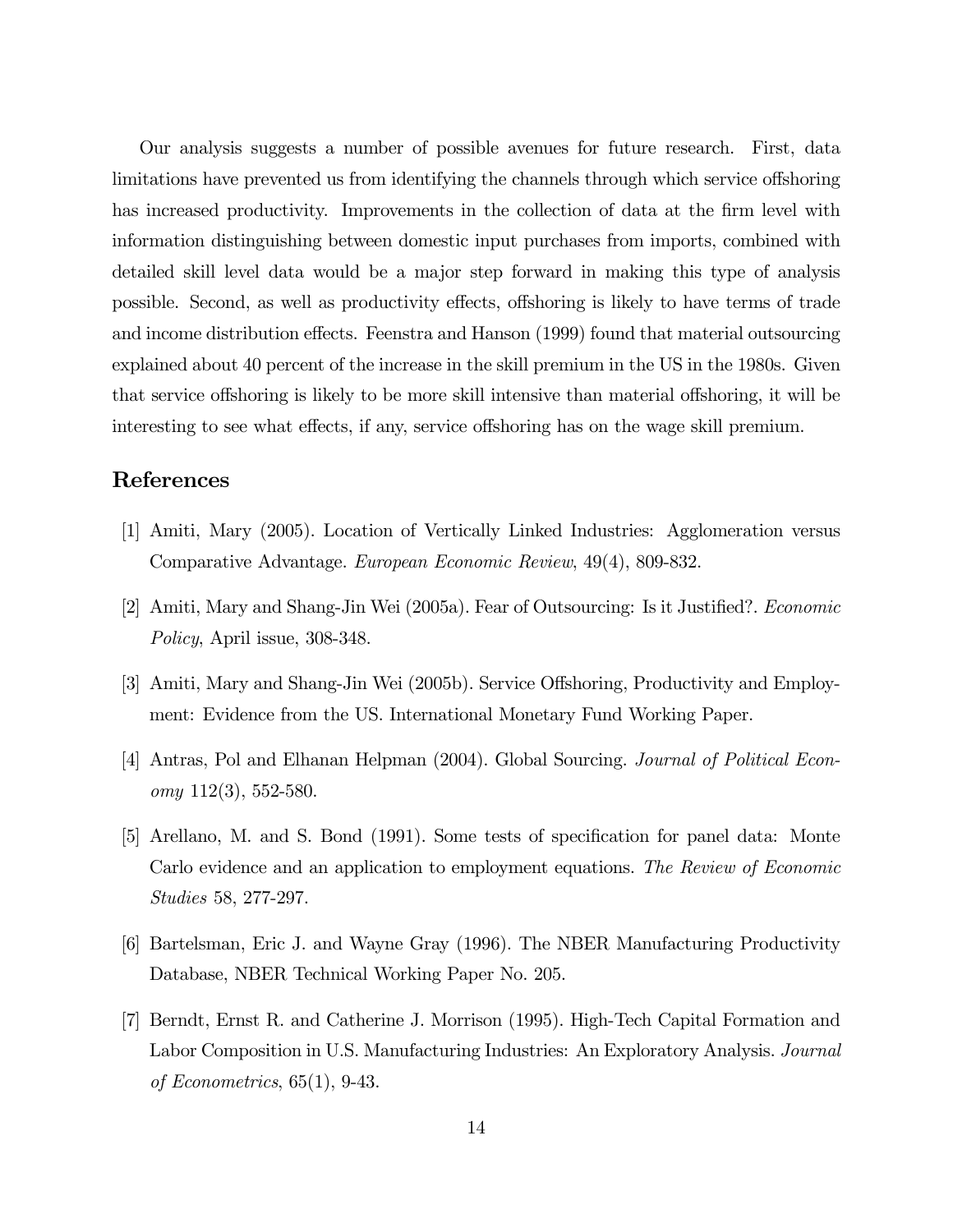- [8] Cordella, Tito and Isabel Grilo (1998). 'Globalization' and Relocation in a Vertically Differentiated Industry. CEPR Discussion Paper No. 1863.
- [9] Deardorff, Alan V. (2001). Fragmentation in Simple Trade Models. North American Journal of Economics and Finance 12(2), 121-137.
- [10] Deardorff, Alan V. (1998). Fragmentation Across Cones, Research Seminar. International Economics Discussion Paper No. 427.
- [11] Dixit, Avinash K. and Gene M. Grossman (1982). Trade and Protection with Multistage Production. Review of Economic Studies, 49(4), 583-594.
- [12] Egger, Hartmut and Peter Egger (2005). International outsourcing and the productivity of low-skilled labour in the EU. Forthcoming in Economic Inquiry.
- [13] Ekholm, Karolina and Katariina Hakkala (2005). Effect of Offshoring on Labor Demand: Evidence from Sweden. IUI Working Paper No. 654.
- [14] Ethier, W. (1982). National and International Returns to Scale in the Modern Theory of of International Trade. American Economic Review 72(3), 389-405.
- [15] Feenstra, Robert C. and Gordon H. Hanson (1999). The Impact of offshoring and High Technology Capital on Wages: Estimates for the United States, 1979-1990. Quarterly Journal of Economics, 114(3), 907-40.
- [16] Feenstra, Robert C. and Gordon H. Hanson (1996). Globalization, offshoring, and Wage Inequality. American Economic Review, 86(2), 240-245.
- [17] Freund, C. and D. Weinhold (2002). The internet and international trade in services, American Economic Review, 92(2), 236-240.
- [18] Girma, S. and H. Gorg (2004). Outsourcing, Foreign Ownership and Productivity: Evidence from UK establishment level data. Review of International Economics, 12(5), 817-832.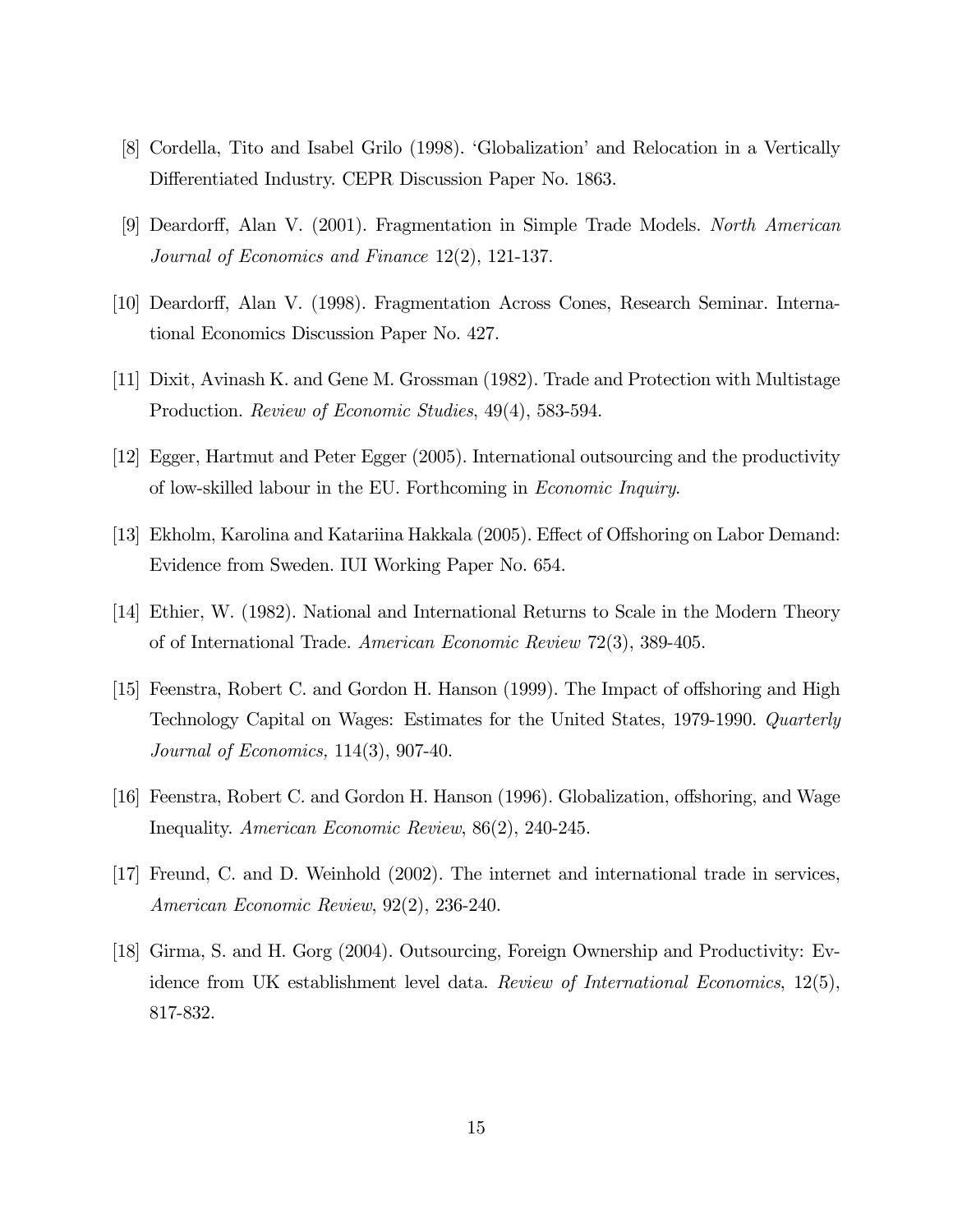- [19] Gorg H. and A. Hanley (2005). Offshoring, Foreign Ownership, Exports and Productivity: An Empirical Investigation with Plant Level Data. University of Nottingham, unpublished manuscript.
- [20] Gorg H. and A. Hanley (2003). International outsourcing and productivity: evidence from plant level data. Research Paper 2003/20, 1-23. University of Nottingham.
- [21] Griliches, Z. and J. A. Hausman (1986). Errors in variables in panel data. Journal of Econometrics, 31(1), 93-118.
- [22] Harrison, Anne E. and Margaret S. McMillan (2005). US Multinational Activity Abroad and US Jobs: Substitutes or Complements? Unpublished mimeo. University of California, Berkeley.
- [23] Hummels, D., Jun Ishii and Kei-Mu Yi (2001). The nature and growth of vertical specialization in world trade. *Journal of International Economics*, 54(1), 75-96.
- [24] International Monetary Fund (2003). Balance of Payments Statistics Part 1: Country Tables Yearbook.
- [25] International Telecommunication Union, (2003). Yearbook of Statistics, Telecommunication Services 1992-2001, Geneva, Switzerland.
- [26] Jones, Ronald and Henryk Kierzkowski (2001). A framework for fragmentation, in Cheng and Kierzkowski (eds), Fragmentation and International Trade, Oxford University Press.
- [27] Jones, Ronald and Henryk Kierzkowski (1999). Globalization and the consequences of international fragmentation, in R. Dornbusch, G. Calvo and M.Obstfeld (eds), The Festschrift in Honor of Robert Mundell, MIT Press, Cambridge.
- [28] Jones, Ronald W. and Henryk Kierzkowski (1990). The Role of Services in Production and International Trade: A Theoretical Framework, Ch. 3 in Jones and Krueger (eds), The Political Economy of International Trade, Blackwells.
- [29] Keller, Wolfgang and Stephen Yeaple (2003). Multinational Enterprises, International Trade, and Productivity Growth: Firm-Level Evidence from the United States. NBER Working Paper 9504..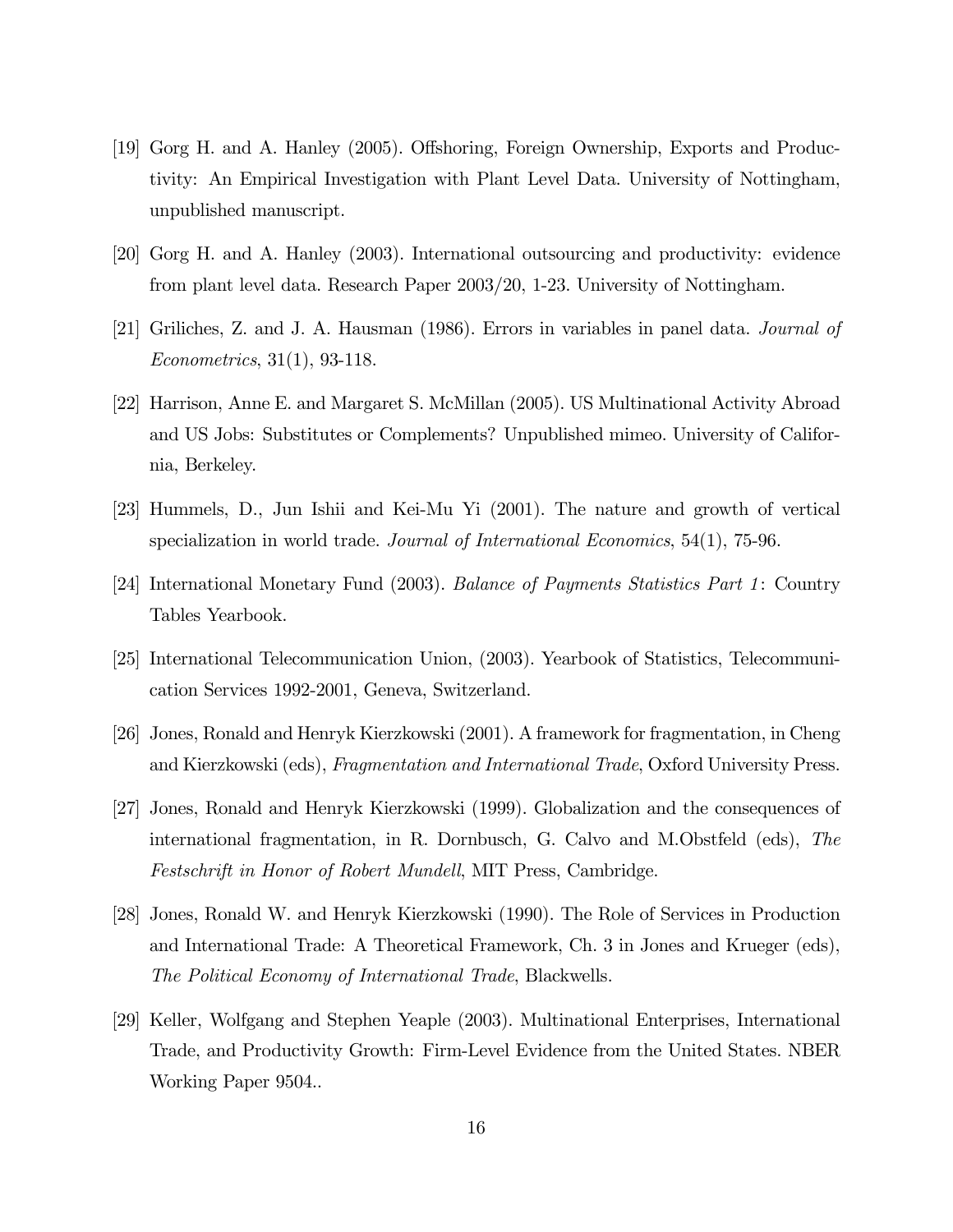- [30] Li, G. (1985). Robust Regression. In (ed.) D.C. Hoaglin, F. Mosteller, and J.W. Turkey, Exploring Data Tables, Trends, and Shapes, New York. Wiley, 281-340.
- [31] Mann, Catherine L. (2004). Globalization of IT Services and White Collar Jobs: The Next Wave of Productivity Growth, International Economics Policy Briefs 3-11. Institute of International Economics.
- [32] Mitra, Devashish and Priya Ranjan (2007). Offshoring and Unemployment. Syracuse University mimeo.
- [33] Samuelson, Paul (2004). Where Ricardo and Mill Rebut and Confirm Arguments of Mainstream Economists Supporting Globalization. Journal of Economic Perspectives, 18(3), 135-146.
- [34] Shea, J. (1997). Instrument Relevance in Multivariate Linear Models: A Simple Measure. Review of Economics and Statistics (79), 348-52.
- [35] Ten Raa, T. and E. N. Wolff (2001). Outsourcing of Services and the Productivity Recovery in U.S. Manufacturing in the 1980s and 1990s, Journal of Productivity Analysis, 16, 149-65.
- [36] Wedding (2005). U.S. and India Data on Offshoring Show Significant Differences. Unites States Government Accountability Office. Report to Congressional Committees. GAO-06-116.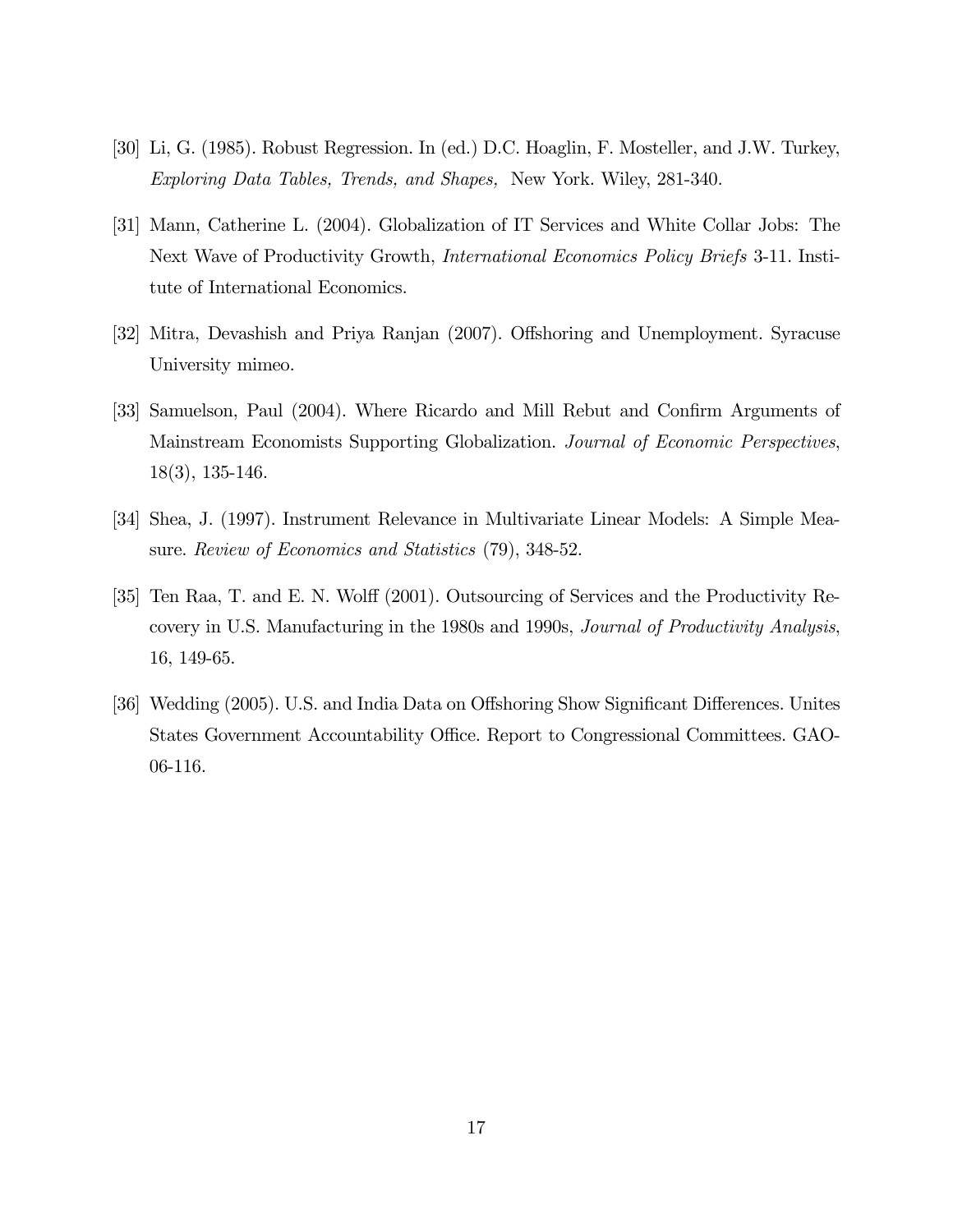|           | Material offshoring-OSM |             | Service offshoring - OSS |             |
|-----------|-------------------------|-------------|--------------------------|-------------|
| Year      | $\frac{0}{0}$           | $\% \Delta$ | $\frac{0}{0}$            | $\% \Delta$ |
| 1992      | 11.72                   |             | 0.18                     |             |
| 1993      | 12.68                   | 5.25        | 0.18                     | 4.88        |
| 1994      | 13.41                   | 5.06        | 0.20                     | 6.39        |
| 1995      | 14.18                   | 4.65        | 0.20                     | 4.10        |
| 1996      | 14.32                   | 1.75        | 0.21                     | 6.64        |
| 1997      | 14.55                   | 1.75        | 0.23                     | 6.97        |
| 1998      | 14.94                   | 2.97        | 0.24                     | 6.57        |
| 1999      | 15.55                   | 3.49        | 0.29                     | 16.73       |
| 2000      | 17.33                   | 10.12       | 0.29                     | $-2.23$     |
| 1992-2000 |                         | 4.38        |                          | 6.26        |

# **Table 1 Material and Service Offshoring 1992-2000**

# **Table 2 Service Inputs, by type: 1992 and 2000**

| <b>Services</b>          |       | <b>Import of Services</b> |      |       |        |  |
|--------------------------|-------|---------------------------|------|-------|--------|--|
|                          | Mean  | <b>Std Dev</b>            | Min  | Max   | $(\%)$ |  |
| (1992)                   |       |                           |      |       |        |  |
| Communication            | 1.16  | 0.79                      | 0.25 | 4.82  | 2.47   |  |
| Financial                | 1.91  | 0.63                      | 0.93 | 4.72  | 0.25   |  |
| Insurance                | 0.43  | 0.18                      | 0.16 | 1.39  | 1.82   |  |
| Other business service   | 9.69  | 7.16                      | 1.87 | 37.93 | 1.47   |  |
| Computer and Information | 0.55  | 0.44                      | 0.02 | 2.53  | 0.16   |  |
| (2000)                   |       |                           |      |       |        |  |
| Communication            | 1.27  | 0.94                      | 0.28 | 5.45  | 1.18   |  |
| Financial                | 2.37  | 0.86                      | 0.71 | 5.28  | 0.51   |  |
| Insurance                | 0.47  | 0.22                      | 0.10 | 1.36  | 2.84   |  |
| Other business service   | 12.02 | 8.55                      | 1.89 | 44.99 | 2.23   |  |
| Computer and Information | 0.38  | 0.31                      | 0.01 | 2.01  | 0.62   |  |

*Source*: BLS, Input-Output Tables and IMF, Balance of Payments Statistics Yearbook.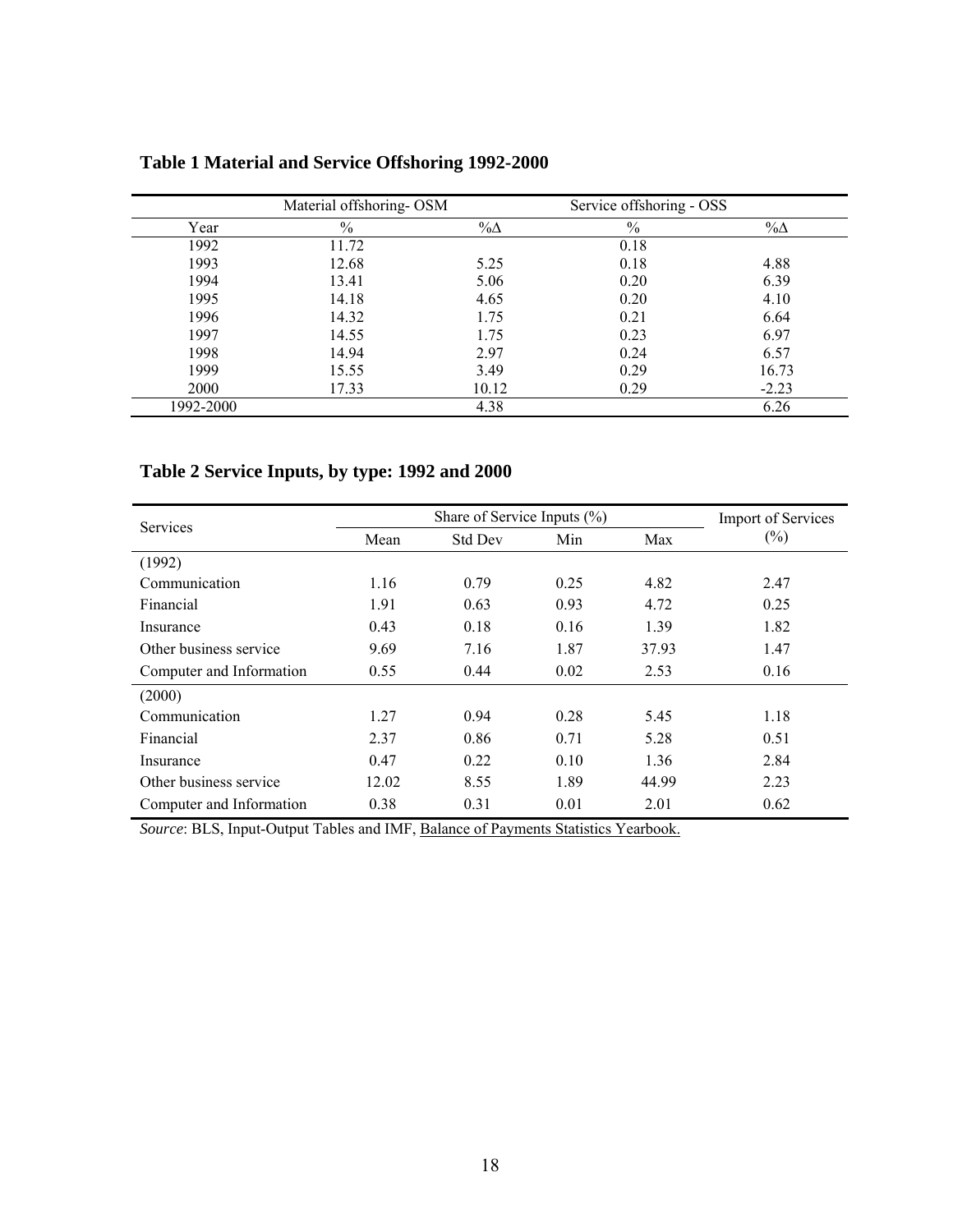# **Table 3 Summary Statistics**

| Variable                                           | Obs | Mean     | Std. Dev. | Min       | Max      |
|----------------------------------------------------|-----|----------|-----------|-----------|----------|
|                                                    |     |          |           |           |          |
| OSS <sub>i,t</sub>                                 | 864 | 0.239    | 0.162     | 0.040     | 1.071    |
| $\Delta$ OSS <sub>i,t</sub>                        | 768 | 0.016    | 0.032     | $-0.145$  | 0.411    |
| $osm_{i,t}$                                        | 864 | 14.949   | 9.808     | 1.220     | 69.255   |
| $\Delta$ osm <sub>i,t</sub>                        | 768 | 0.694    | 1.950     | $-16.173$ | 21.220   |
| $ln(value-added per worker)_{i.t.}$                | 864 | $-2.591$ | 0.480     | $-4.034$  | $-0.526$ |
| $\Delta$ ln(value-added per worker) <sub>i.t</sub> | 768 | 0.043    | 0.070     | $-0.231$  | 0.364    |
| $ln(real output)_{i,t}$                            | 864 | 10.112   | 0.953     | 6.549     | 12.979   |
| $\Delta$ ln(real output) <sub>it</sub>             | 768 | 0.036    | 0.074     | $-0.256$  | 0.443    |
| $ln(materials)_{i,t}$                              | 864 | 9.032    | 1.034     | 5.577     | 12.498   |
| $\Delta$ ln(materials) <sub>i.t</sub>              | 768 | 0.031    | 0.103     | $-0.567$  | 0.544    |
| $ln(s$ ervices $)_{i,t}$                           | 864 | 7.060    | 1.025     | 3.892     | 9.875    |
| $\Delta$ ln(services) <sub>i,t</sub>               | 768 | 0.045    | 0.075     | $-0.316$  | 0.418    |
| $ln(labor)_{i,t}$                                  | 864 | 11.834   | 0.847     | 8.618     | 13.836   |
| $\Delta$ ln(labor) <sub>i.t</sub>                  | 768 | $-0.001$ | 0.038     | $-0.165$  | 0.139    |
| $ln(capital stock)_{i,t}$                          | 844 | 9.175    | 1.030     | 5.979     | 11.701   |
| $\Delta$ ln(capital stock) <sub>it</sub>           | 748 | 0.029    | 0.043     | $-0.809$  | 0.301    |
| htechshare <sub>i.t</sub>                          | 864 | 10.070   | 6.302     | 2.574     | 24.112   |
| $\Delta$ htechshare <sub>i.t</sub>                 | 768 | 0.265    | 0.959     | $-2.899$  | 4.410    |
| impshare <sub>i,t</sub>                            | 855 | 0.257    | 0.486     | 0.000     | 3.408    |
| $\Delta$ (impshare) <sub>i.t</sub>                 | 760 | 0.014    | 0.050     | $-0.375$  | 0.579    |

Note: (a) htechshare is defined as (high-tech capital services / total capital services). (b) all variables are entered as differences of logs except if the variable is constructed as a ratio in which case it is entered as the difference in the ratio.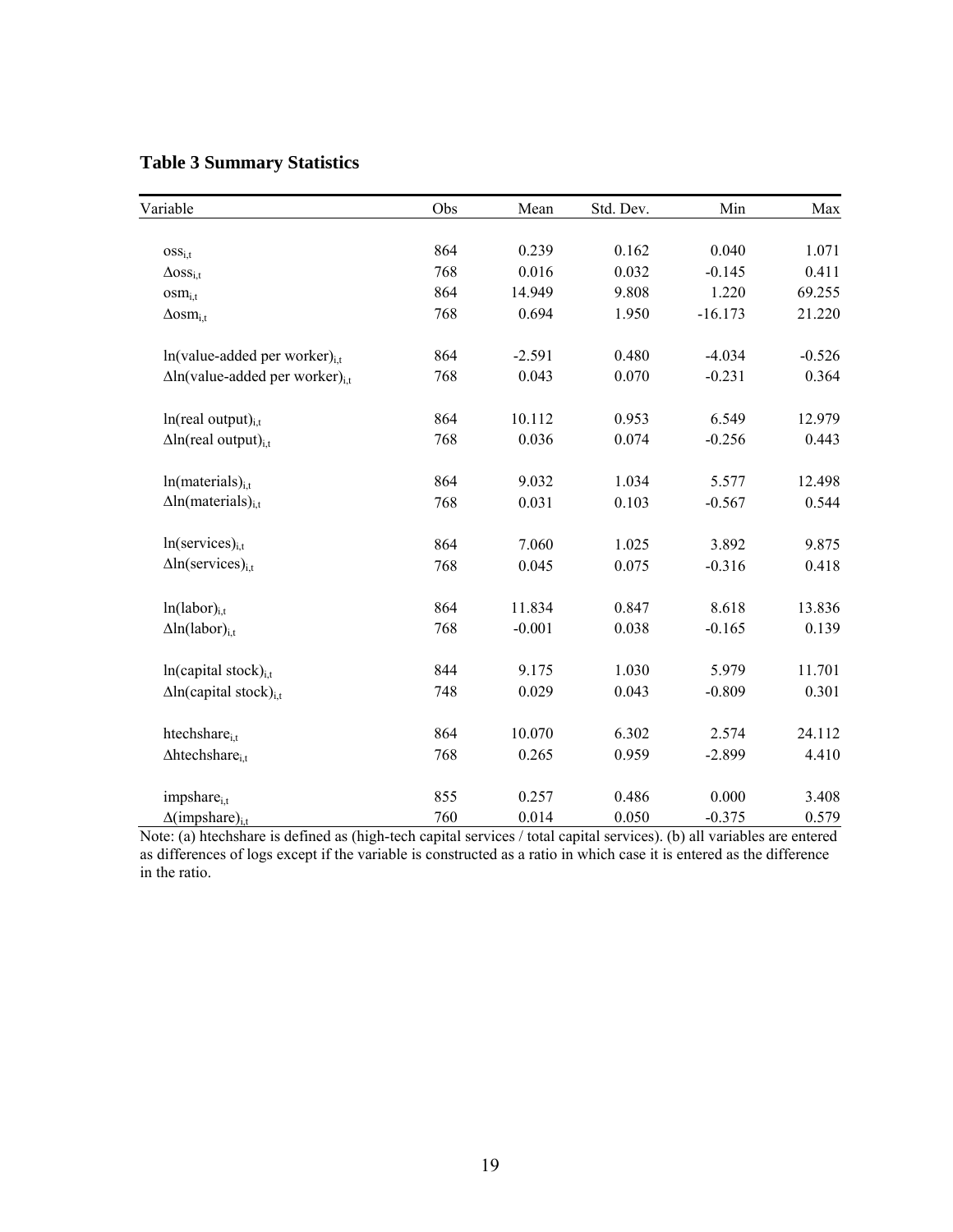# **Table 4 Total Factor Productivity**

| Dependent variable: $\Delta$ ln(real output) <sub>it</sub> |            |            |                 |                  |            |            |                 |                    |                   |
|------------------------------------------------------------|------------|------------|-----------------|------------------|------------|------------|-----------------|--------------------|-------------------|
|                                                            |            |            |                 | $\overline{OLS}$ |            |            |                 |                    | <b>GMM</b>        |
|                                                            | (1)        | (2)        | (3)             | (4)              | (5)        | (6)        | (7)             | (8)                | (9)               |
| $\Delta$ OSS <sub>i,t</sub>                                | $0.235***$ |            | $0.249***$      | $0.241***$       | $0.341***$ |            | $0.331***$      | $0.335***$         | $0.258***$        |
|                                                            | (0.059)    |            | (0.042)         | (0.045)          | (0.051)    |            | (0.071)         | (0.073)            | (0.043)           |
|                                                            |            |            |                 |                  |            |            |                 |                    |                   |
| $\Delta$ OSS <sub>i,t-1</sub>                              |            | $0.094**$  | $0.079*$        | 0.065            |            | $0.082***$ | $0.097***$      | $0.093***$         | $0.098***$        |
|                                                            |            | (0.036)    | (0.040)         | (0.041)          |            | (0.030)    | (0.027)         | (0.027)            | (0.019)           |
|                                                            |            |            |                 |                  |            |            |                 |                    |                   |
| $\Delta$ osm <sub>i,t</sub>                                | $0.001*$   |            | $0.001*$        | $0.001*$         | 0.001      |            | $0.001*$        | $0.001*$           | 0.0005            |
|                                                            | (0.001)    |            | (0.001)         | (0.001)          | (0.001)    |            | (0.001)         | (0.0005)           | (0.0004)          |
|                                                            |            |            |                 |                  |            |            |                 |                    |                   |
| $\Delta$ osm <sub>i,t-1</sub>                              |            | $-0.0004$  | 0.0002          | 0.0002           |            | $-0.0003$  | 0.0001          | 0.0001             | $0.0004*$         |
|                                                            |            | (0.0003)   | (0.0003)        | (0.0003)         |            | (0.0003)   | (0.0003)        | (0.0003)           | (0.0002)          |
|                                                            |            |            |                 |                  |            |            |                 |                    |                   |
| $\Delta$ ln(materials) <sub>i.t</sub>                      | $0.389***$ | $0.358***$ | $0.404***$      | $0.406***$       | $0.432***$ | $0.365***$ | $0.443***$      | $0.445***$         | $0.432***$        |
|                                                            | (0.041)    | (0.038)    | (0.033)         | (0.033)          | (0.047)    | (0.040)    | (0.042)         | (0.043)            | (0.019)           |
|                                                            |            |            |                 |                  |            |            |                 |                    |                   |
| $\Delta$ ln(services) <sub>i,t</sub>                       | $0.563***$ | $0.592***$ | $0.548***$      | $0.546***$       | $0.508***$ | $0.566***$ | $0.496***$      | $0.495***$         | $0.506***$        |
|                                                            | (0.048)    | (0.042)    | (0.036)         | (0.036)          | (0.047)    | (0.043)    | (0.042)         | (0.042)            | (0.022)           |
|                                                            |            |            |                 |                  |            |            |                 |                    |                   |
| $\Delta$ ln(labor) <sub>i.t</sub>                          | $0.059***$ | $0.056**$  | $0.056**$       |                  | 0.013      | 0.017      | 0.006           |                    |                   |
|                                                            | (0.021)    | (0.022)    | (0.022)         |                  | (0.025)    | (0.028)    | (0.026)         |                    |                   |
| $\Delta$ ln(skilled labor) <sub>i.t</sub>                  |            |            |                 | $0.029**$        |            |            |                 | 0.006              | $-0.0004$         |
|                                                            |            |            |                 | (0.015)          |            |            |                 | (0.018)            | (0.015)           |
| $\Delta$ ln(unskilled labor) <sub>i,t</sub>                |            |            |                 | 0.008            |            |            |                 | $-0.007$           | $-0.003$          |
|                                                            |            |            |                 | (0.013)          |            |            |                 | (0.013)            | (0.010)           |
| $\Delta$ ln(capital) <sub>i,t</sub>                        | 0.013      | 0.010      | 0.009           | $0.579*$         | 0.001      | $-0.005$   | $-0.002$        | 0.007              | $-0.007$          |
|                                                            | (0.021)    | (0.025)    | (0.021)         | (0.032)          | (0.012)    | (0.010)    | (0.010)         | (0.051)            | (0.040)           |
| $\Delta$ ln(real output) <sub>i.t-1</sub>                  |            |            |                 |                  |            |            |                 |                    | 0.009             |
|                                                            |            |            |                 |                  |            |            |                 |                    | (0.008)           |
| Year fixed effects                                         | yes        | yes        | yes             | yes              | yes        | yes        | yes             | yes                | yes               |
| Industry fixed effects                                     | no         | no         | no              | no               | yes        | yes        | yes             | yes                | no                |
| Joint significance tests:                                  |            |            |                 |                  |            |            |                 |                    |                   |
| $\Delta$ oss <sub>t</sub> + $\Delta$ oss <sub>t-1</sub> =0 |            |            | $F(1,95)=27.99$ | $F(1,95)=20.71$  |            |            | $F(1,95)=21.70$ | $F(1,95)=20.24$    | $\chi^2(1)=31.81$ |
|                                                            |            |            | $p-value=0.00$  | $p-value=0.00$   |            |            | $p-value=0.00$  | $p$ -value= $0.00$ | $p-value=0.00$    |
| $\Delta$ osm <sub>t</sub> + $\Delta$ osm <sub>t-1</sub> =0 |            |            | $F(1,95)=2.57$  | $F(1,95)=2.36$   |            |            | $F(1,95)=2.19$  | $F(1,95)=2.12$     | $\chi^2(1)=0.64$  |
|                                                            |            |            | $p$ -value=0.11 | $p$ -value=0.13  |            |            | $p$ -value=0.14 | $p-value=0.15$     | $p-value=0.42$    |
| Observations                                               | 748        | 652        | 652             | 640              | 748        | 652        | 652             | 640                | 541               |
| R-squared                                                  | 0.96       | 0.97       | 0.97            | 0.97             | 0.97       | 0.98       | 0.98            | 0.98               |                   |

Note: Robust standard errors in parentheses; \* significant at 10%; \*\* significant at 5%; \*\*\* significant at 1%; Sargan overidentification test in column (9) estimation  $\chi^2(20)=23.08$ , *p-value*=0.28; and H<sub>0</sub>: no autocorrelation  $z = 1.85$  Pr>  $z = 0.064$ .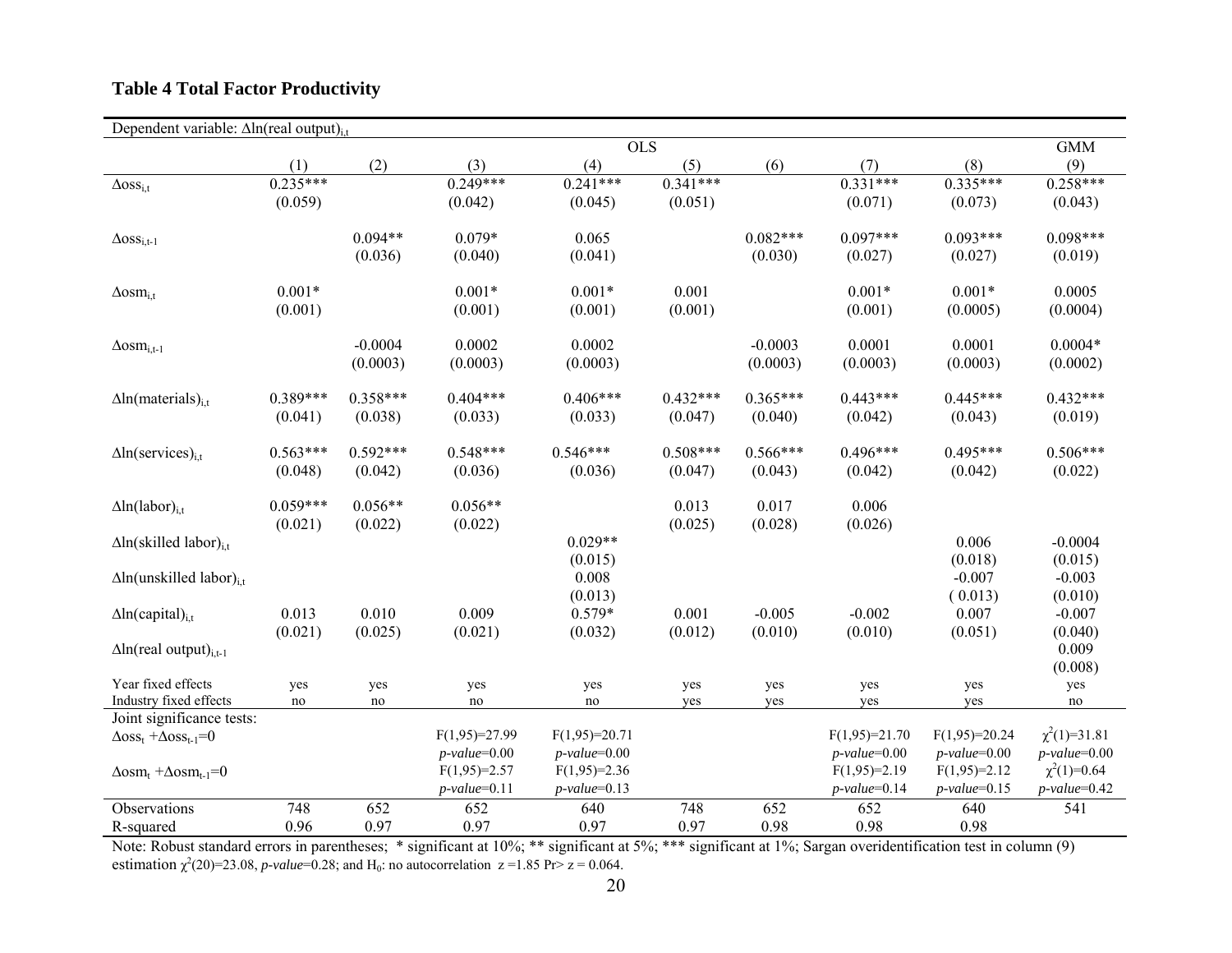|  |  | <b>Table 5 Labor Productivity</b> |  |  |
|--|--|-----------------------------------|--|--|
|--|--|-----------------------------------|--|--|

| Dependent variable: $\Delta \ln$ (value added per worker) <sub>t</sub> |          |          |                 |           |            |                 |
|------------------------------------------------------------------------|----------|----------|-----------------|-----------|------------|-----------------|
|                                                                        | (1)      | (2)      | (3)             | (4)       | (5)        | (6)             |
| $\Delta$ OSS <sub>i,t</sub>                                            | 0.214    |          | 0.236           | $0.298**$ |            | $0.386**$       |
|                                                                        | (0.150)  |          | (0.162)         | (0.143)   |            | (0.167)         |
| $\Delta$ OSS <sub>i,t-1</sub>                                          |          | $0.310*$ | $0.292*$        |           | $0.414**$  | $0.418***$      |
|                                                                        |          | (0.174)  | (0.154)         |           | (0.164)    | (0.150)         |
| $\Delta$ osm <sub>i.t</sub>                                            | 0.001    |          | 0.003           | $-0.001$  |            | 0.001           |
|                                                                        | (0.002)  |          | (0.003)         | (0.003)   |            | (0.004)         |
| $\Delta$ osm <sub>i,t-1</sub>                                          |          | $0.003*$ | $0.003**$       |           | 0.001      | 0.002           |
|                                                                        |          | (0.001)  | (0.001)         |           | (0.001)    | (0.001)         |
| $\Delta$ ln(capital) <sub>i.t</sub>                                    | $0.166*$ | $0.186*$ | $0.196*$        | 0.099     | $0.108***$ | $0.129***$      |
|                                                                        | (0.097)  | (0.101)  | (0.100)         | (0.063)   | (0.033)    | (0.036)         |
| Year fixed effects                                                     | yes      | yes      | yes             | yes       | yes        | yes             |
| Industry fixed effects                                                 | no       | no       | no              | yes       | yes        | yes             |
| Joint significance tests:                                              |          |          |                 |           |            |                 |
| $\Delta$ oss <sub>t</sub> + $\Delta$ oss <sub>t-1</sub> =0             |          |          | $F(1,95)=3.84$  |           |            | $F(1,95)=10.53$ |
|                                                                        |          |          | $p-value=0.05$  |           |            | $p-value=0.00$  |
| $\Delta$ osm <sub>t</sub> + $\Delta$ osm <sub>t-1</sub> =0             |          |          | $F(1,95)=2.45$  |           |            | $F(1,95)=0.38$  |
|                                                                        |          |          | $p$ -value=0.12 |           |            | $p$ -value=0.54 |
| Observations                                                           | 748      | 652      | 652             | 748       | 652        | 652             |
| R-squared                                                              | 0.06     | 0.07     | 0.08            | 0.39      | 0.41       | 0.42            |

Note: Robust standard errors in parentheses; \* significant at 10%; \*\* significant at 5%; \*\*\* significant at 1%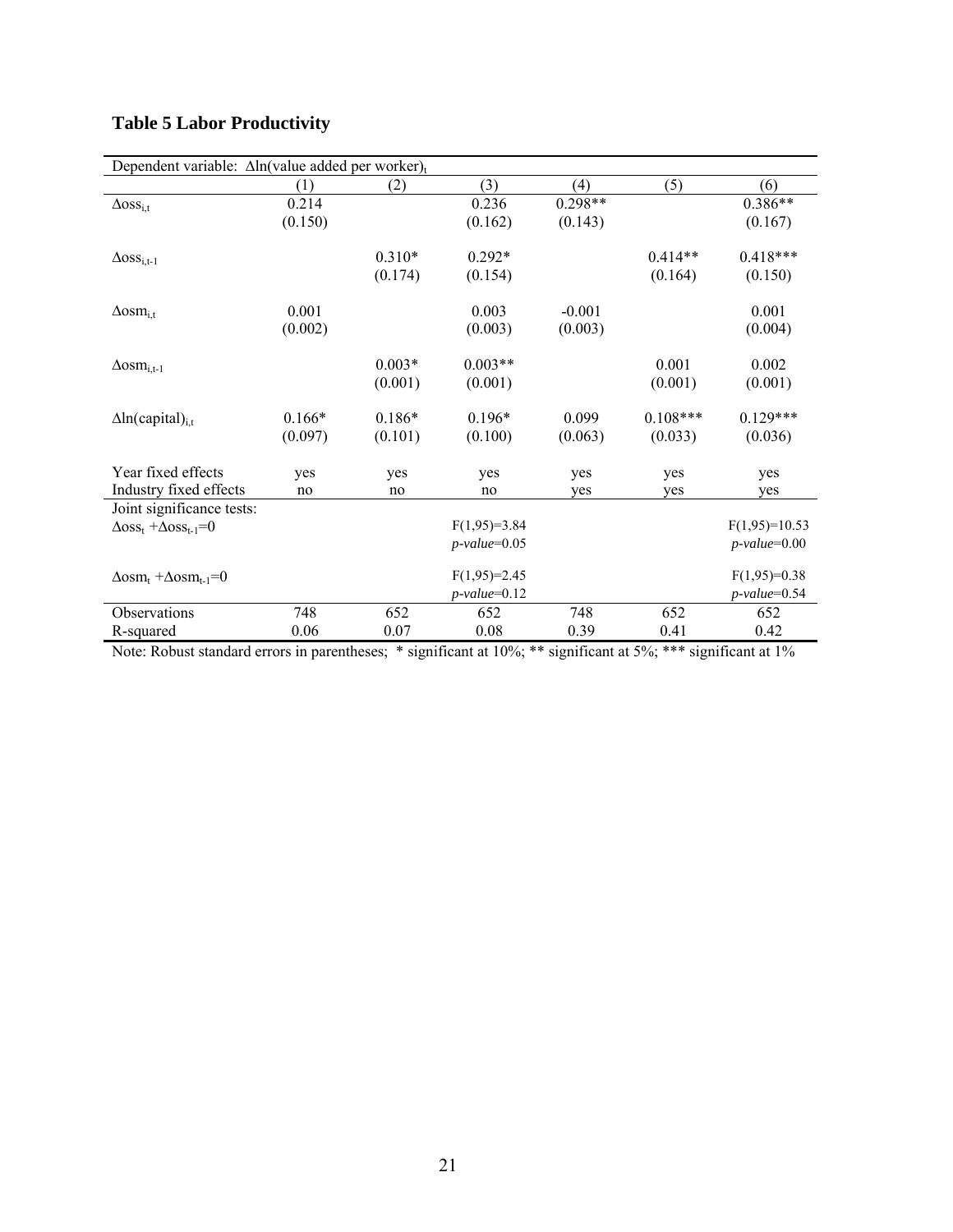| Dependent variable: $\Delta \ln$ (value added per worker) <sub>t</sub>   |                 |                 |                 |                 |                    |                 |
|--------------------------------------------------------------------------|-----------------|-----------------|-----------------|-----------------|--------------------|-----------------|
|                                                                          |                 |                 |                 |                 | Robust             | Without         |
|                                                                          |                 |                 |                 |                 | regression         | tobacco         |
|                                                                          |                 |                 |                 |                 |                    | industry        |
|                                                                          | (1)             | (2)             | (3)             | (4)             | (5)                | (6)             |
| $\Delta$ OSS <sub>i,t</sub>                                              | 0.222           | 0.227           | $0.383**$       | $0.394**$       | $0.342***$         | 0.235           |
|                                                                          | (0.171)         | (0.158)         | (0.171)         | (0.159)         | (0.077)            | (0.217)         |
|                                                                          |                 |                 |                 |                 |                    |                 |
| $\Delta$ OSS <sub>i,t-1</sub>                                            | 0.289*          | $0.306**$       | $0.425***$      | $0.426***$      | $0.266***$         | $0.266**$       |
|                                                                          | (0.150)         | (0.150)         | (0.138)         | (0.136)         | (0.075)            | (0.116)         |
|                                                                          |                 |                 |                 |                 |                    |                 |
| $\Delta$ osm <sub>i,t</sub>                                              | 0.003           | 0.005           | 0.001           | 0.003           | $0.004***$         | 0.003           |
|                                                                          | (0.003)         | (0.003)         | (0.004)         | (0.003)         | (0.001)            | (0.003)         |
|                                                                          |                 |                 |                 |                 |                    |                 |
| $\Delta$ osm <sub>i,t-1</sub>                                            | $0.003**$       | $0.003**$       | 0.001           | $0.002*$        | $0.002*$           | 0.002           |
|                                                                          | (0.001)         | (0.001)         | (0.001)         | (0.001)         | (0.001)            | (0.001)         |
|                                                                          |                 |                 |                 |                 |                    |                 |
| $\Delta$ ln(capital) <sub>i,t</sub>                                      | $0.196*$        | $0.202**$       | $0.130***$      | $0.129***$      | $0.110**$          | $0.122***$      |
|                                                                          | (0.100)         | (0.101)         | (0.037)         | (0.036)         | (0.048)            | (0.038)         |
|                                                                          |                 |                 |                 |                 |                    |                 |
| $\Delta$ (htechshare) <sub>i,t</sub>                                     | 0.001           |                 | 0.003           | 0.003           | $0.004*$           | 0.003           |
|                                                                          | (0.003)         |                 | (0.003)         | (0.003)         | (0.002)            | (0.003)         |
|                                                                          |                 |                 |                 |                 |                    |                 |
| $\Delta$ (htechshare) <sub>i,t-1</sub>                                   | 0.005           |                 | $0.008*$        | $0.008*$        | $0.009***$         | $0.008*$        |
|                                                                          | (0.005)         |                 | (0.004)         | (0.004)         | (0.003)            | (0.004)         |
|                                                                          |                 |                 |                 |                 |                    |                 |
| $\Delta$ (impshare) <sub>i,t</sub>                                       |                 | $-0.142$        |                 | $-0.274$        | $-0.186***$        | $-0.270$        |
|                                                                          |                 | (0.128)         |                 | (0.182)         | (0.040)            | (0.187)         |
|                                                                          |                 |                 |                 |                 |                    |                 |
| $\Delta$ (impshare) <sub>i.t-1</sub>                                     |                 | $0.158**$       |                 | $-0.012$        | $0.124***$         | $-0.011$        |
|                                                                          |                 | (0.065)         |                 | (0.059)         | (0.042)            | (0.058)         |
|                                                                          |                 |                 |                 |                 |                    |                 |
| Year fixed effects                                                       | yes             | yes             | yes             | yes             | yes                | yes             |
| Industry fixed effects                                                   | no              | no              | yes             | yes             | yes                | yes             |
| Joint significance tests:                                                |                 |                 |                 |                 |                    |                 |
| $\Delta$ oss <sub>t</sub> + $\Delta$ oss <sub>t-1</sub> =0               | $F(1,95)=3.44$  | $F(1,94)=4.03$  | $F(1,95)=11.56$ | $F(1,94)=13.47$ | $F(1,535)=31.53$   | $F(1,93)=6.03$  |
|                                                                          | $p$ -value=0.07 | $p-value=0.05$  | $p-value=0.00$  | $p-value=0.00$  | $p$ -value=0.00    | $p-value=0.02$  |
|                                                                          |                 |                 |                 |                 |                    |                 |
| $\Delta$ osm <sub>t</sub> + $\Delta$ osm <sub>t-1</sub> =0               | $F(1,95)=2.16$  | $F(1,94)=4.49$  | $F(1,95)=0.22$  | $F(1,94)=1.97$  | $F(1,535)=10.41$   | $F(1,93)=1.09$  |
|                                                                          | $p$ -value=0.15 | $p$ -value=0.04 | $p$ -value=0.64 | $p$ -value=0.16 | $p$ -value= $0.00$ | $p$ -value=0.30 |
| $\Delta$ (htechsh) <sub>t</sub> + $\Delta$ (htechsh) <sub>t-1</sub> =0   | $F(1,95)=0.67$  |                 | $F(1,95)=3.09$  | $F(1,94)=3.45$  | $F(1,535)=9.20$    | $F(1,93)=2.79$  |
|                                                                          | $p$ -value=0.42 |                 | $p-value=0.08$  | $p$ -value=0.07 | $p-value=0.00$     | $p$ -value=0.10 |
|                                                                          |                 |                 |                 |                 |                    |                 |
| $\Delta$ (impshare) <sub>t</sub> + $\Delta$ (impshare) <sub>t-1</sub> =0 |                 | $F(1,94)=0.02$  |                 | $F(1,94)=2.52$  | $F(1,535)=1.14$    | $F(1,93)=2.14$  |
|                                                                          |                 | $p$ -value=0.88 |                 | $p-value=0.12$  | $p$ -value=0.29    | $p-value=0.15$  |
| Observations                                                             | 652             | 645             | 652             | 645             | 645                | 638             |
| R-squared                                                                | 0.08            | 0.09            | 0.43            | 0.45            | 0.60               | 0.44            |

# **Table 6 Labor Productivity and Additional Controls**

Note: Robust standard errors in parentheses;\* significant at 10%; \*\* significant at 5%; \*\*\* significant at 1%